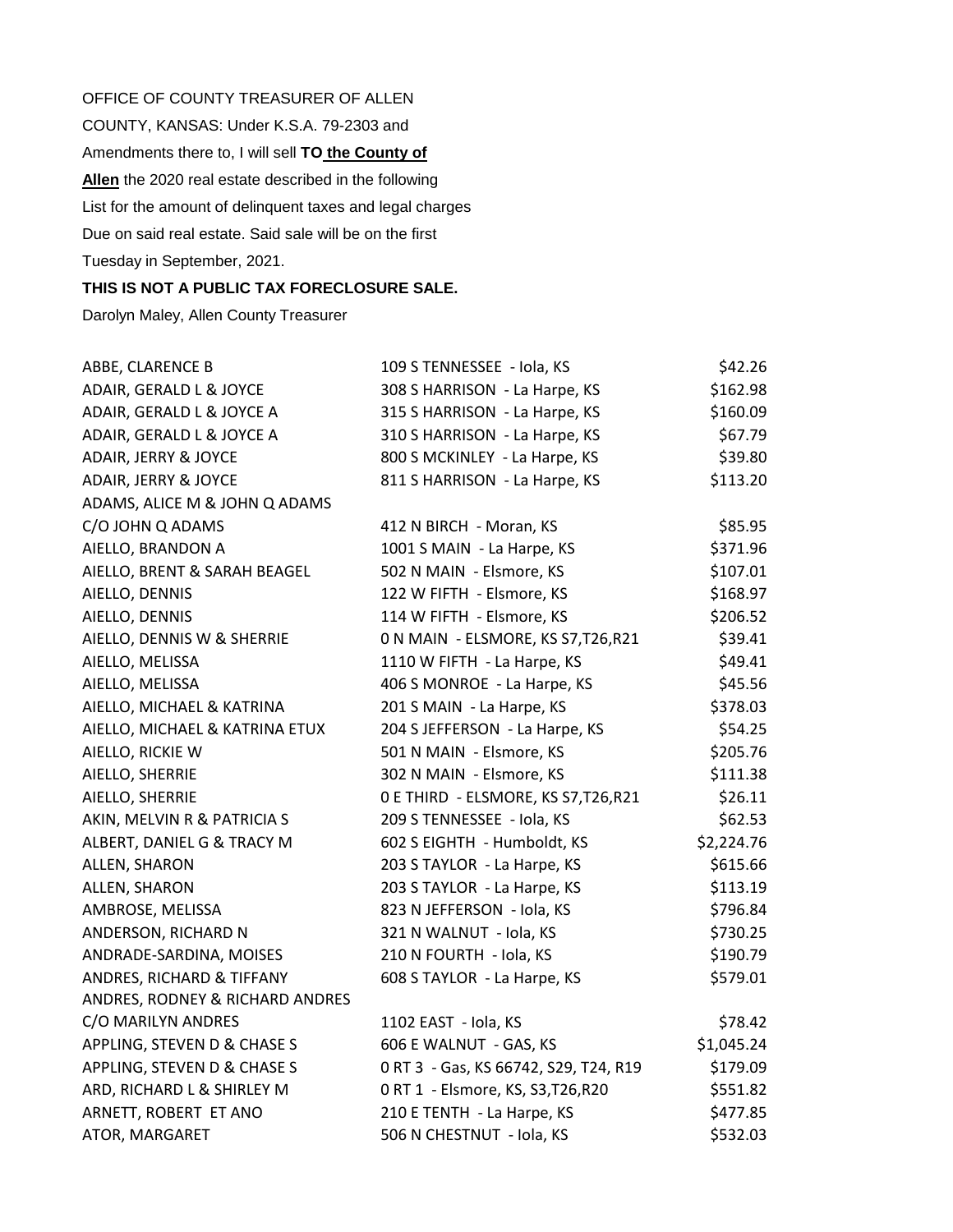| ATWELL, MICHAEL & RACHAEL SNYDER  | 915 PECAN - Humboldt, KS                | \$60.80     |
|-----------------------------------|-----------------------------------------|-------------|
| ATWELL, MICHAEL & RACHEL SNYDER   | 909 PECAN - Humboldt, KS                | \$68.03     |
| <b>B &amp; B THEATRES LLC</b>     |                                         |             |
| C/O ROBERT & BRIDGET BAGBY        | 1802 EAST - Iola, KS                    | \$12,273.94 |
| BAKER, BETTY JO;C/O ERIC BAKER    | 0 RT 1 - Elsmore, KS, S2, T26, R20      | \$511.88    |
| <b>BAKER, STEVEN A</b>            | 420 N THIRD - Iola, KS                  | \$538.14    |
| BAKER, WESLEY J & ANITA Y         | 0 RT 1 - Iola, KS, S13, T25, R17        | \$66.40     |
| <b>BARFOOT, KENT</b>              | 800 GEORGIA - Humboldt, KS              | \$52.04     |
| BARFOOT, KENT & KIRK BARFOOT      | 702 S TENTH - Humboldt, KS              | \$275.39    |
| BARFOOT, KENT D                   | 705 S NINTH - Humboldt, KS              | \$771.01    |
| <b>BARFOOT, KENT D</b>            | 912 PINE - Humboldt, KS                 | \$60.54     |
| BARFOOT, KENT D                   | 615 NEW YORK - Humboldt, KS             | \$75.49     |
| BARFOOT, KENT D & KIRK W BARFOOT  | 613 BRIDGE - Humboldt, KS               | \$2,251.34  |
| BARFOOT, KENT D & KIRK W BARFOOT  | 608 NEW YORK - Humboldt, KS             | \$60.54     |
| BARFOOT, KENT D & KIRK W BARFOOT  | 600 NEW YORK - Humboldt, KS             | \$340.25    |
| <b>BARFOOT, KIRK W</b>            | 609 BRIDGE - Humboldt, KS               | \$335.29    |
| <b>BARFOOT, KIRK W</b>            | 1222 MULBERRY - Humboldt, KS            | \$80.08     |
| <b>BARFOOT, KIRK W</b>            | 1311 SIGNOR - Humboldt, KS              | \$2,228.72  |
| <b>BARFOOT, KIRK W</b>            | 618 NEW YORK - Humboldt, KS             | \$752.85    |
| BARKER, JOHN L & MARK A BARKER;   |                                         |             |
| C/O FORREST & JENNIFER THEIMAN    | 4480 NORTH DAKOTA - Moran, KS           | \$792.14    |
| BARNES, DONALD W & DELIA N        | 801 S CHESTNUT - Iola, KS               | \$670.79    |
| BARNHART, MARSHALL A              | 302 N CHESTNUT - Iola, KS               | \$38.68     |
| <b>BASHER, JAMES K</b>            | 634 N OAK - Iola, KS                    | \$984.65    |
| BASS, LINDA ETAL                  | 8 ALAMOSA CIRCLE W - Iola, KS           | \$2,754.81  |
| <b>BAUER, JOSEPH</b>              | 1014 BRIDGE - Humboldt, KS              | \$526.68    |
| <b>BAUER, KAITLYN</b>             | 125 S MCRAE - Gas, KS                   | \$443.04    |
| <b>BAUER, LORETTA</b>             | 47 3800 ST - Savonburg, KS              | \$441.53    |
| <b>BAUER, ROBERT &amp; DIANNA</b> | 411 S JEFFERSON - Iola, KS              | \$517.69    |
| <b>BAUER, SHANE K</b>             | 45 3800 ST - Savonburg, KS              | \$238.53    |
| <b>BAUER, SHANE K</b>             | 0 RT 1 - Savonburg, KS, S35, T26, R20   | \$156.46    |
| BEDENBENDER, TRENT DAVID ETAL     |                                         |             |
| C/O TRENT DAVID BEDENBENDER       | 0 RT 2 - Colony, KS S25, T23, R17       | \$470.95    |
| BEECHER, DALE                     | 0 RT 1 - Neosho Falls, KS S36, T23, R17 | \$375.34    |
| BEECHER, DALE & KIMBERLY          | 451 UTAH - Colony, KS                   | \$808.66    |
| BELOSIC, FRED J ETAL              |                                         |             |
| C/O MICHAEL COSSON                | 2004 1800 ST - Iola, KS                 | \$160.41    |
| BENNETT, GLENN DALE               |                                         |             |
| C/O DENNIS W MALLOY               | 1251 1000 ST #07 - Iola, KS             | \$115.95    |
| <b>BENNETT, ROBERT &amp; MARY</b> | 843 N WASHINGTON - Iola, KS             | \$348.38    |
| BENNETT, ROBERT LEROY JR          | 853 N WASHINGTON - Iola, KS             | \$49.87     |
| BERKENMEIER, SARAH ANN            | 611 E SPRUCE - Iola, KS                 | \$729.95    |
| BERRY, TIMOTHY P & KASONDRA D     | 602 SOUTH - Iola, KS                    | \$483.58    |
| BETTIS, CHERYL K                  | 1000 CHARLES - Humboldt, KS             | \$67.97     |
| BETTIS, CHERYL KAY                | 1012 CHARLES - Humboldt, KS             | \$1,450.48  |
| BETTIS, CHERYL KAY                | 0 RT 1 - Humboldt, KS S11, T26, R17     | \$707.75    |
| <b>BLACK, PAULA</b>               | 111 CHEROKEE - Humboldt, KS             | \$276.39    |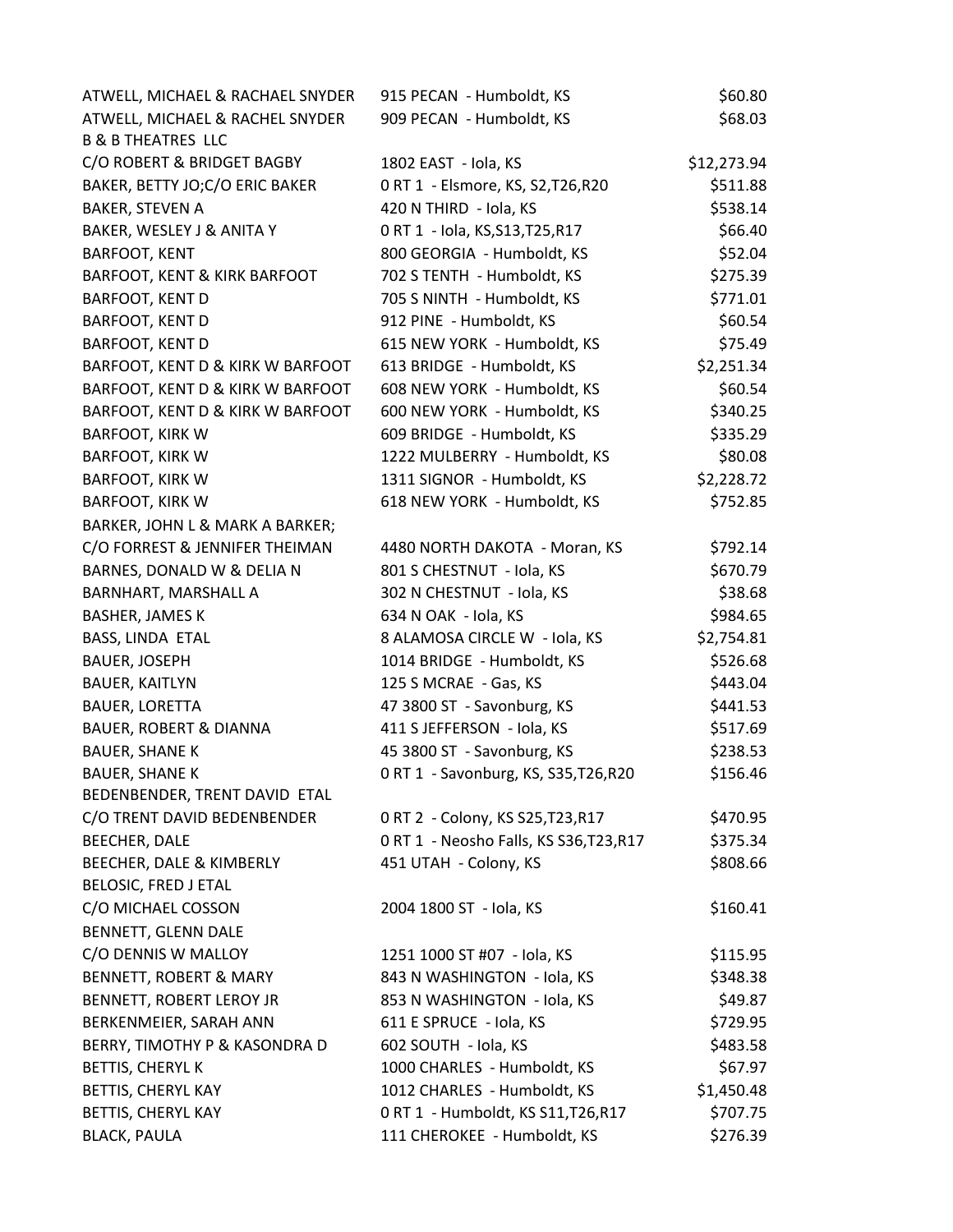| BLACK, SCOTT E & CANDACE N            | 801 N BUCKEYE - Iola, KS           | \$686.40   |
|---------------------------------------|------------------------------------|------------|
| BOAN, ALICIA                          | 219 N FIRST - Iola, KS             | \$667.50   |
| <b>BOEKEN, JAMES I &amp; CORRINE</b>  | 412 NORTH - Iola, KS               | \$157.72   |
| <b>BOMBAGI, CHARLES</b>               | 309 S HARRISON - La Harpe, KS      | \$249.13   |
| <b>BOMBAGI, CHARLES</b>               | 306 S HARRISON - La Harpe, KS      | \$306.65   |
| BOREN, DILLON V & HEATHER BOREN       | 110 N WASHINGTON - Iola, KS        | \$1,017.89 |
| <b>BOSTICK, LARRY P &amp; PHYLLIS</b> | 1260 BENNETT - Iola, KS            | \$331.25   |
| BOYER, PATRICIA                       | 1505 REDBUD LN - Iola, KS          | \$3,593.78 |
| BRATCHER, RAYMOND & JOAN AUDLEY       | 502 S JEFFERSON - Iola, KS         | \$507.89   |
| <b>BRATSCH, GLENN R</b>               | 209 N MCRAE - Gas, KS              | \$683.57   |
| BRIGGS, GEORGE A                      | 4430 US HWY 54 - Moran, KS         | \$3,299.99 |
| <b>BRIGGS, GEORGE A</b>               | 0 RT 1 - Kincaid, KS S22, T23, R20 | \$595.09   |
| <b>BRIGGS, GEORGE A</b>               | 0 RT 1 - Kincaid, KS S27, T23, R20 | \$196.04   |
| BRIGGS, GEORGE A                      | 0 RT 1 - Kincaid, KS S27, T23, R20 | \$840.65   |
| <b>BRIGGS, GEORGE A</b>               | 0 RT 2 - Moran, KS S31, T24, R21   | \$34.35    |
| BROWN, CLIFFORD LR IV                 | 706 S WASHINGTON - Iola, KS        | \$370.07   |
| BROWN, JESSIE H                       |                                    |            |
| C/O LARRY BROWN                       | 0 RT 2 - Iola, KS S4, T24, R18     | \$820.19   |
| BROWN, JESSIE H                       |                                    |            |
| C/O LARRY BROWN                       | 0 RT 2 - Iola, KS S33, T23, R18    | \$617.29   |
| BROWN, JESSIE H                       |                                    |            |
| C/O LARRY BROWN                       | 0 RT 3 - Iola, KS S21, T23, R18    | \$1,180.67 |
| <b>BROWN, JESSIE H</b>                |                                    |            |
| C/O LARRY BROWN                       | 0 RT 2 - Iola, KS S4, T24, R18     | \$438.02   |
| BROWN, JESSIE H                       |                                    |            |
| C/O LARRY BROWN                       | 1645 1200 ST - Iola, KS            | \$1,966.20 |
| BROWN, JOHN R & KAREN L               | 229 N CEDAR - Moran, KS            | \$369.72   |
| BROWN, JOHN R & KAREN L               | 235 N CEDAR - Moran, KS            | \$742.12   |
| <b>BROWN, LARRY E</b>                 | 0 RT 3 - Iola, KS S21, T23, R18    | \$292.20   |
| <b>BROWN, LARRY E TRUSTEE</b>         |                                    |            |
| C/O MARILYN KELLER                    | 1240 RHOADE ISLAND RD - IOLA, KS   | \$562.95   |
| BROWN, LARRY & DEBRA TAVAREZ          | 419 S WASHINGTON - Iola, KS        | \$607.35   |
| BROWN, LARRY & DEBRA TAVAREZ          | 807 N CHESTNUT - Iola, KS          | \$1,790.08 |
| BROWN, LARRY E ETAL                   | 0 RT 2 - Iola, KS, S21, T23, R18   | \$719.33   |
| BROWN, LENORA L ETAL                  | 707 NORTH - Iola, KS               | \$350.66   |
| <b>BURCH VENTURES LLC</b>             | 701 CENTRAL - Humboldt, KS         | \$504.06   |
| <b>BURGESS, DAVID M</b>               | 301 N FOURTH - Iola, KS            | \$900.03   |
| <b>BURTON, BRANDON &amp; DARCY</b>    | 0 RT 1 - Moran, KS S36, T24, R20   | \$44.39    |
| <b>BURTON, CHARLES M</b>              | 1218 N BUCKEYE - Iola, KS          | \$782.13   |
| <b>BUZBEE, CAROL</b>                  | 1212 S MAIN - La Harpe, KS         | \$510.98   |
| CARPENTER, EDMUND R                   | 1175 ARKANSAS - Humboldt, KS       | \$42.47    |
| CARPENTER, EDMUND R                   | 1175 ARKANSAS - Humboldt, KS       | \$690.89   |
| CARPENTER, MARY LOU ESTATE ETAL       | 1175 ARKANSAS - Humboldt, KS       | \$40.10    |
| CARPENTER, MICHAEL LEE                | 522 N KENTUCKY - Iola, KS          | \$722.78   |
| CARSON, MARION W & AMY L              | 1103 OHIO - Humboldt, KS           | \$574.79   |
| CARTER, RONALD & DIANNE MILLER        | 107 N THIRD - Iola, KS             | \$246.69   |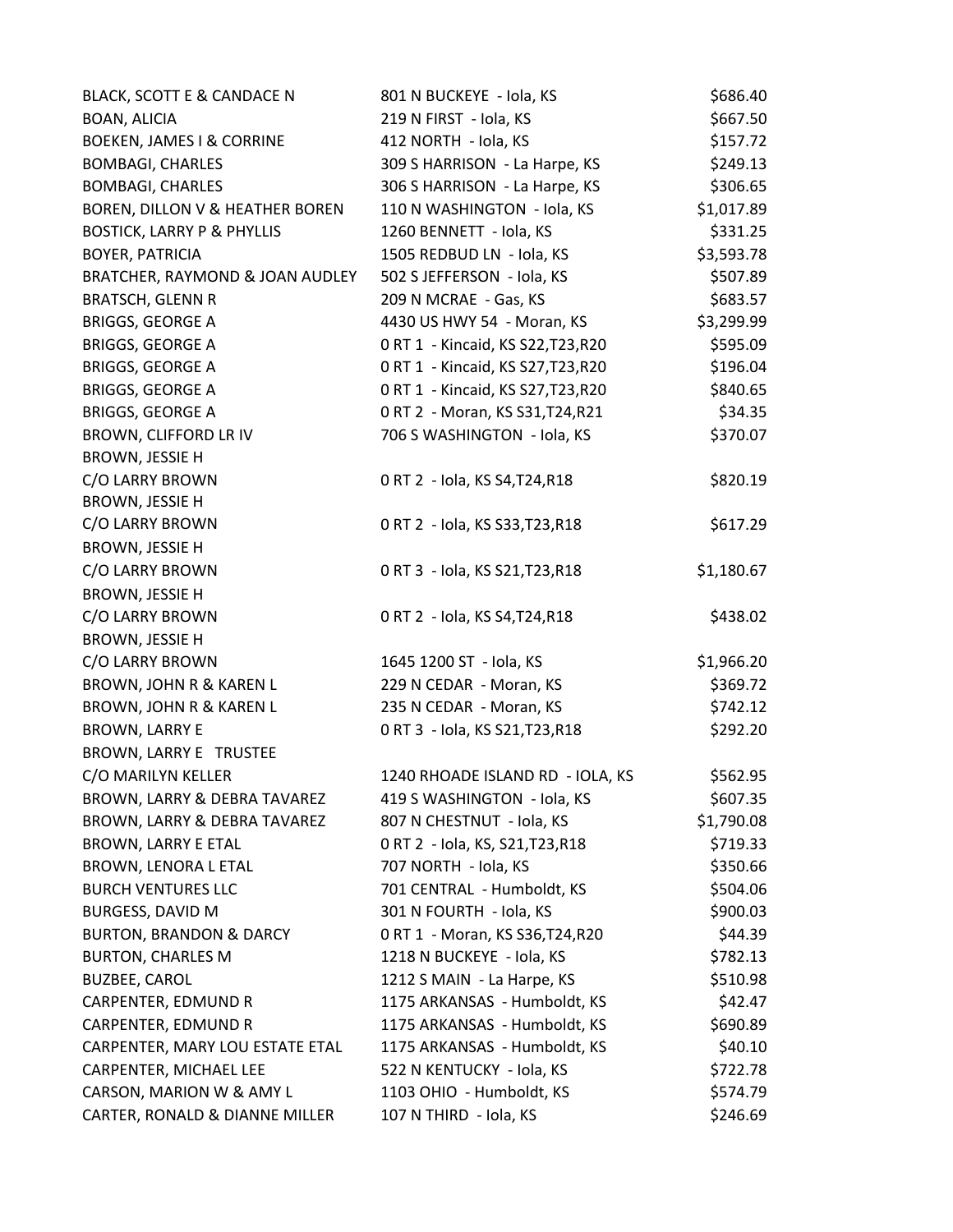| CASH, PATRICK & CHEYENNE                      | 0 RT 3 - Iola, KS 66749 S31, T24, R19 | \$40.30    |
|-----------------------------------------------|---------------------------------------|------------|
| CASTLE, MYRNA & LARRY                         |                                       |            |
| & BRITTANI WATSON                             | 301 S CHESTNUT - Iola, KS             | \$869.86   |
| <b>CEDARBROOK ESTATES LP</b>                  | 2806 N COTTONWOOD - Iola, KS          | \$6,942.71 |
| CHENEY, CRAIG A                               | 617 SYCAMORE - Humboldt, KS           | \$447.44   |
| CHESTER, DARREL                               | 206 S. 4th- Iola, KS                  | \$617.87   |
| CHURCH, COMMUNITY BAPTIST                     | 124 N FOURTH - Iola, KS               | \$539.34   |
| CHURNING, PHIL & CASSANDRA                    | 811 S WASHINGTON - La Harpe, KS       | \$404.75   |
| CHURNING, RUBY                                |                                       |            |
| C/O LARRY CHURNING                            | 0 S STANLEY - Gas, KS S32, T24, R19   | \$60.88    |
| CLARK, JAMES                                  | 917 SYCAMORE - Humboldt, KS           | \$254.11   |
| CLARK, TAMMY                                  | 314 PINE - Humboldt, KS               | \$235.54   |
| CLAY, BRANDON                                 | 611 S JEFFERSON - La Harpe, KS        | \$27.72    |
| CLEMENTS, JEFFERY & LINDA                     | 1011 PECAN - Humboldt, KS             | \$705.50   |
| CLINE, KENNETH & ANGELA                       | 407 E SECOND - La Harpe, KS           | \$195.33   |
| CLOUD, HOWARD W & SHIRLEY                     | 511 NORTH - Iola, KS                  | \$373.66   |
| <b>COLBORN, ROBERT W</b>                      | 910 W KANSAS - La Harpe, KS           | \$33.92    |
| COLBORN, ROBERT W                             | 909 W KANSAS - La Harpe, KS           | \$33.46    |
| <b>COLBORN, ROBERT W</b>                      | 902 W KANSAS - La Harpe, KS           | \$43.32    |
| <b>COLBORN, ROBERT W</b>                      | 1010 W KANSAS - La Harpe, KS          | \$33.46    |
| <b>COLBORN, ROBERT W</b>                      | 1002 W KANSAS - La Harpe, KS          | \$506.64   |
| COLE, LARRY W & LESA I                        | 316 N FIRST - Iola, KS                | \$436.41   |
| <b>COLE, STEVEN RICHARD</b>                   | 223 W FIRST - Gas, KS                 | \$1,243.73 |
| <b>COMMUNITY BAPTIST CHURCH</b>               | 119 N FOURTH - Iola, KS               | \$454.16   |
| <b>COMSTOCK, JEFF &amp; TAMI</b>              | 0 RT 1 - Humboldt, KS S4, T26, R18    | \$64.40    |
| COMSTOCK, PAUL & RACHEL SHAY<br>CONLEY, MISTY | 317 N FOURTH - Humboldt, KS           | \$2,199.28 |
| C/O MISTY CUMPLIDO                            | 630 N MAIN - Gas, KS                  | \$156.65   |
| CONLEY, MISTY                                 |                                       |            |
| C/O MISTY CUMPLIDO                            | 613 N MCRAE - Gas, KS                 | \$369.23   |
| COOKE, EDWARD & SHARON LVG TRST               | 204 S OAK - Iola, KS                  | \$1,351.59 |
| COOPER, JERRY ETAL                            |                                       |            |
| C/O DORIS HOLMAN                              | 611 S FOURTH - Iola, KS               | \$351.14   |
| COOPER, RAYMOND E ETAL                        |                                       |            |
| C/O STEVE HOLTZ & ROBIN EVANS                 | 710 NORTH - Iola, KS                  | \$243.85   |
| CORBET, CLEO C                                | 310 S COTTONWOOD - Iola, KS           | \$246.53   |
| CORNETT, RUSSELL & DEBRA KELLY                | 307 S OHIO - Iola, KS                 | \$200.12   |
| CORNETT, RUSSELL & DEBRA KELLY                | 309 S KENTUCKY - Iola, KS             | \$50.92    |
| CORNETT, RUSSELL & DEBRA KELLY                | 511 S SECOND - Iola, KS               | \$31.71    |
| CORNETT, RUSSELL & DEBRA KELLY                | 413 S THIRD - Iola, KS                | \$35.53    |
| CORNETT, RUSSELL & DEBRA KELLY                | 409 S THIRD - Iola, KS                | \$35.53    |
| CORONADO, CLETO JR                            | 1401 EAST - Iola, KS                  | \$2,197.73 |
| CORONADO, DEMETRIO F                          | 121 N NINTH - Humboldt, KS            | \$64.00    |
| COVEY, GEORGE EUGENE REV TR                   | 0 RT 1 - Elsmore, KS S36, T25, R20    | \$573.70   |
| COYKENDALL, TABITHA D                         | 306 N FIFTH - Humboldt, KS            | \$516.27   |
| CRAFT, RENA                                   | 412 S KENTUCKY - Iola, KS             | \$245.35   |
| CRAFT, RENA                                   | 231 S TENNESSEE - Iola, KS            | \$42.26    |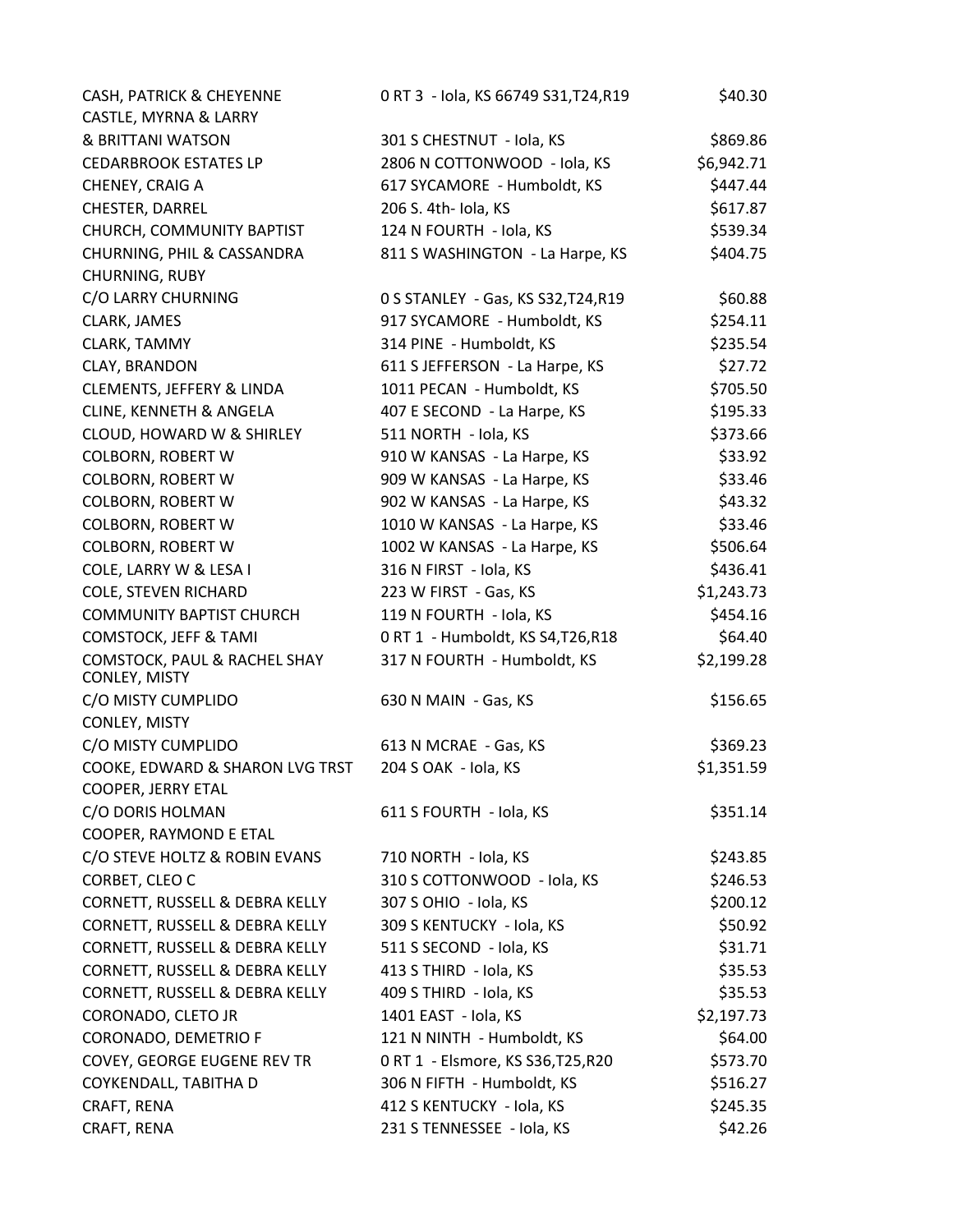| CRAFT, RENA                       | 231 S TENNESSEE - Iola, KS           | \$129.98   |
|-----------------------------------|--------------------------------------|------------|
| CRANE, SHELLY & ALEXIS JOSLING    | 302 S OHIO - Iola, KS                | \$200.20   |
| CRAWFORD, OTIS A ETAL             | 308 MULBERRY - Humboldt, KS          | \$166.27   |
| CRAWFORD, RICK                    | 1203 N TENTH - Humboldt, KS          | \$268.52   |
| CRAWFORD, RICK                    | 1318 NEW YORK - Humboldt, KS         | \$284.67   |
| CRAWFORD, RICK                    | 919 NEW YORK - Humboldt, KS          | \$251.90   |
| CROISANT, JAMIE & ASHELY          | 418 S THIRD - Humboldt, KS           | \$62.53    |
| <b>CROOKS, TARA &amp; CHARLES</b> | 329 N HUMPHREY - Gas, KS             | \$694.69   |
| <b>CRUDE MARKETING</b>            |                                      |            |
| C/O REAL ESTATE DEPT              | 421 1250 ST - Humboldt, KS           | \$1,445.22 |
| CRUZ, JESSICA A                   | 410 S SECOND - Iola, KS              | \$378.06   |
| <b>CUATRO LLC</b>                 | 1940 N STATE - Iola, KS              | \$127.18   |
| <b>CUATRO LLC</b>                 | 0 N STATE - Iola, KS S22, T24, R18   | \$401.71   |
| CULP, BILLY JR; & BILLY SR &      |                                      |            |
| <b>EDNA CULP</b>                  | 423 N JEFFERSON - Iola, KS           | \$662.21   |
| CURTIS, ILDA M                    | 412 S SIXTH - Humboldt, KS           | \$1,126.08 |
| DAHL, VELMA S ETAL                |                                      |            |
| C/O MONTEREY PENINSULA ARTIST     | 0 RT 1 - Savonburg, KS S31, T26, R21 | \$220.59   |
| DAHL, VELMA S ETAL                |                                      |            |
| C/O MONTEREY PENINSULA ARTIST     | 0 RT 1 - Savonburg, KS S31, T26, R21 | \$142.70   |
| DANIELS, JAMES J                  | 1203 MULBERRY - Humboldt, KS         | \$497.26   |
| DAVIS, HEATHER                    | 410 S WASHINGTON - Iola, KS          | \$418.36   |
| DAVIS, LILIE M                    | 517 E SPRUCE - Iola, KS              | \$513.46   |
| DAVIS, LILIE MARIE                | 610 N SYCAMORE - Iola, KS            | \$336.80   |
| DAVIS, LILLIE M                   | 902 N COTTONWOOD - Iola, KS          | \$195.93   |
| DEGRADO, VINCENT J & MARTHA E     | 312 S ELM - Iola, KS                 | \$538.41   |
| DEWEY, WESLEY ETAL;               |                                      |            |
| C/O CODY & MELINDA SHRUM          | 22 WASHINGTON - Chanute, KS          | \$119.50   |
| DEWEY, WESLEY ETAL;               |                                      |            |
| C/O CODY & MELINDA SHRUM          | 26 WASHINGTON - Chanute, KS          | \$648.68   |
| DICK, ELWIN K ETAL                | 580 2600 ST - La Harpe, KS           | \$1,404.04 |
| DICK, ELWIN K ETAL                | 0 RT 1 - La Harpe, KS S34, T25, R19  | \$250.29   |
| DICK, ELWIN K ETAL                | 585 2600 ST - La Harpe, KS           | \$2,295.27 |
| DIEBOLT, DONALD D                 | 426 KANSAS DR - Iola, KS             | \$1,586.24 |
| DIEBOLT, DONALD D & SUSAN H       | 1201 E LINCOLN - Iola, KS            | \$1,290.82 |
| DIEBOLT, DONALD D & SUSAN H       | 0 RT 1 - La Harpe, KS S11, T25, R19  | \$1,032.03 |
| DIEBOLT, DONALD D & SUSAN H       | 0 RT 1 - La Harpe, KS S35, T24, R19  | \$956.71   |
| DIEBOLT, DONALD D & SUSAN H       | 0 RT 1 - La Harpe, KS S2, T25, R19   | \$1,102.28 |
| DIEBOLT, DONALD D & SUSAN H       | 0 RT 1 - La Harpe, KS S2, T25, R19   | \$1,535.47 |
| DIEBOLT, MICHAEL D EST            |                                      |            |
| C/O MICHAELA DIEBOLT              | 818 GARFIELD RD N - Iola, KS         | \$966.07   |
|                                   |                                      |            |
| DIEBOLT, MICHAEL D EST            |                                      |            |
| C/O MICHAELA DIEBOLT              | 520 S BUCKEYE - Iola, KS             | \$672.98   |
| DIEBOLT, MICHAEL D EST            |                                      |            |
| C/O MICHAELA DIEBOLT              | 609 S WASHINGTON - Iola, KS          | \$1,391.05 |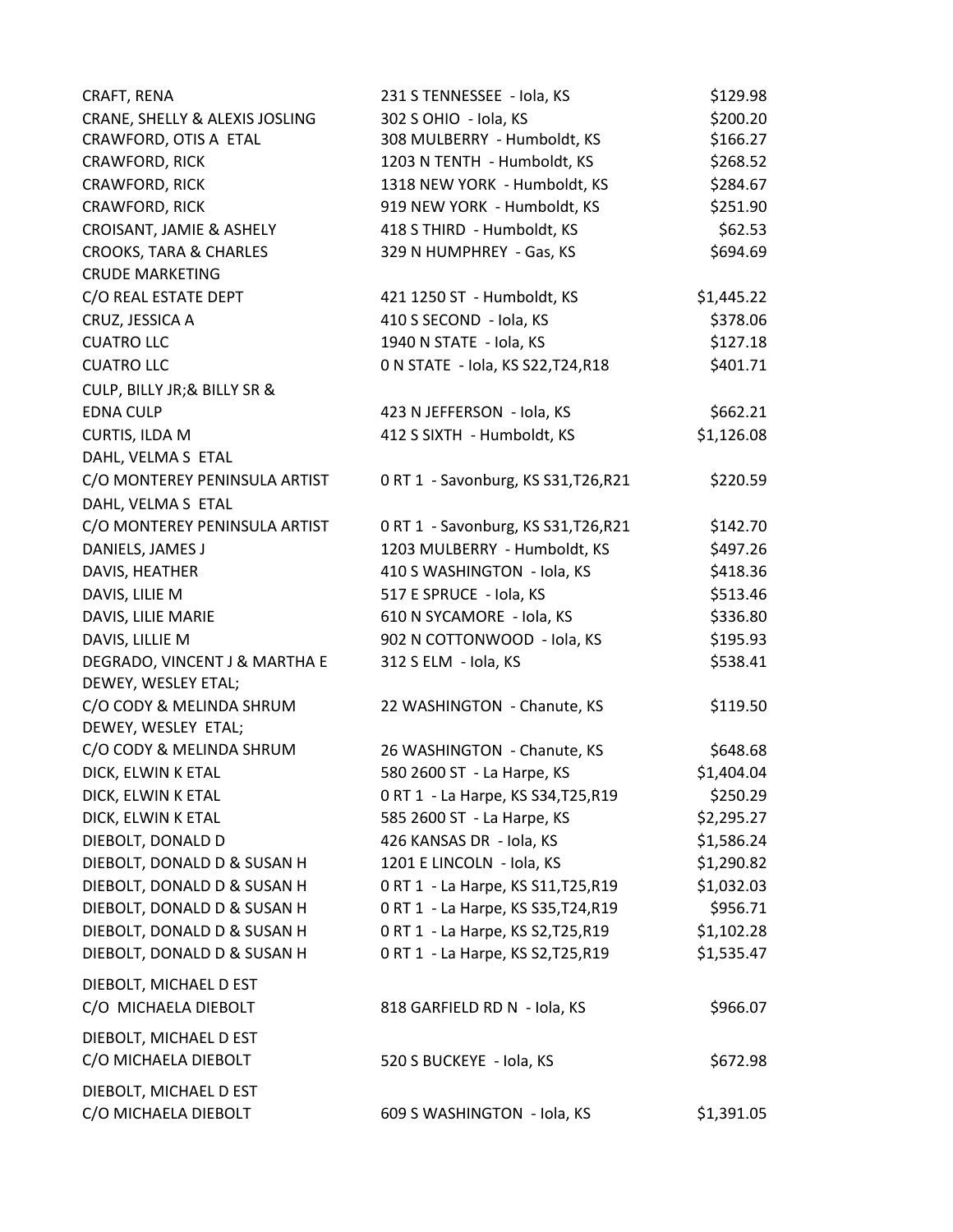| DIEBOLT, MICHAEL D EST         |                               |            |
|--------------------------------|-------------------------------|------------|
| C/O MICHAELA DIEBOLT           | 2600 NEBRASKA - La Harpe,     | \$145.39   |
| DIEBOLT, MICHAEL D EST         |                               |            |
| C/O MICHAELA DIEBOLT           | 521 E GARFIELD - Iola, KS     | \$1,078.97 |
| DIEBOLT, MICHAEL D EST         |                               |            |
| C/O MICHAELA DIEBOLT           | 605 N OHIO - Iola, KS         | \$936.95   |
| DIEBOLT, MICHAEL D EST         |                               |            |
| C/O MICHAELA DIEBOLT           | 806 N BUCKEYE - Iola, KS      | \$50.08    |
| DIEBOLT, MICHAEL D EST         |                               |            |
| C/O MICHAELA DIEBOLT           | 624 N OHIO - Iola, KS         | \$946.44   |
| DIEBOLT, MICHAEL D EST         |                               |            |
| C/O MICHAELA DIEBOLT           | 501 N KENTUCKY - Iola, KS     | \$537.51   |
| DIEBOLT, SUSAN H               | 402 KANSAS DR - Iola, KS      | \$957.64   |
| DIEBOLT, SUSAN H               | 320 KANSAS DR - Iola, KS      | \$1,164.00 |
| DIEBOLT, SUSAN H REVOC TR      | 307 N VERMONT - Iola, KS      | \$1,558.81 |
| DIEBOLT, SUSAN H REVOC TR      | 414 W JACKSON - Iola, KS      | \$284.34   |
| <b>DILLON PROPERTIES INC</b>   | 502 CHEROKEE - Humboldt, KS   | \$252.96   |
| DILLON PROPERTIES INC          | 1111 S NINTH - Humboldt, KS   | \$343.53   |
| DILLON PROPERTIES INC          | 801 CHEROKEE - Humboldt, KS   | \$491.15   |
| DILLON, MICHAEL JR             | 1580 HAWAII - Humboldt, KS    | \$830.88   |
| DILLON, MICHAEL L              | 316 N TENTH - Humboldt, KS    | \$558.22   |
| DILLON, MICHAEL L JR           | 613 N SEVENTH - Humboldt, KS  | \$302.34   |
| DILLON, MICHAEL L JR           | 320 OSAGE - Humboldt, KS      | \$746.65   |
| DRAIN, RICHARD R               | 105 S HOLIDAY LN - Iola, KS   | \$556.22   |
| DUFT, KIM M                    | 2211 MINNESOTA - Iola, KS     | \$713.25   |
| DUFT, MERLE & ANITA LVG TR &   |                               |            |
| <b>KIM DUFT</b>                | 608 WEST ST - Iola, KS        | \$575.22   |
| DUGGINS, STEVE                 | 1101 S MAIN - La Harpe, KS    | \$221.13   |
| DYCHE, MICHAEL P               | 920 N WASHINGTON - Iola, KS   | \$359.26   |
| DYKES, K RONALD G & BETTIE     | 1223 NEOSHO - Humboldt, KS    | \$1,194.01 |
| E & K ENTERPRISES, LLC         | 1019 MULBERRY - Humboldt, KS  | \$499.72   |
| E2 210 LLC                     | 210 N WASHINGTON - Iola, KS   | \$711.46   |
| EDWARDS, JOSEPHINE L & BILLY H | 803 N CHESTNUT - Iola, KS     | \$439.67   |
| EDWARDS, VICTOR & TERESA L     | 433 N ELM - Iola, KS          | \$1,168.01 |
| EHEART, ANGELA                 | 222 W FRANKLIN - Moran, KS    | \$64.22    |
| EHEART, ANGELA                 | 411 N BIRCH - Moran, KS       | \$379.02   |
| ELDER, RANDALL DEAN            | 617 N SIXTH - Humboldt, KS    | \$217.22   |
| ELDER, STEPHEN & KAMILLA       | 988 400 ST - Iola, KS         | \$1,157.50 |
| ELLIOTT, JEROLD T JR           | 622 S JEFFERSON - Iola, KS    | \$1,024.10 |
| ELLIOTT, JEROLD T JR           | 620 S JEFFERSON - Iola, KS    | \$47.34    |
| ELLIOTT, JEROLD T JR           | 623 SOUTH - Iola, KS          | \$55.06    |
| ELLIS, RYAN                    | 609 S HARRISON - La Harpe, KS | \$236.14   |
| EMERSON, DONALD W JR           | 521 S NINTH - Humboldt, KS    | \$1,788.15 |
| EVANS, DONNA M                 | 402 S OHIO - Iola, KS         | \$211.82   |
| EWING, NEVA                    | 607 NEW YORK - Humboldt, KS   | \$370.25   |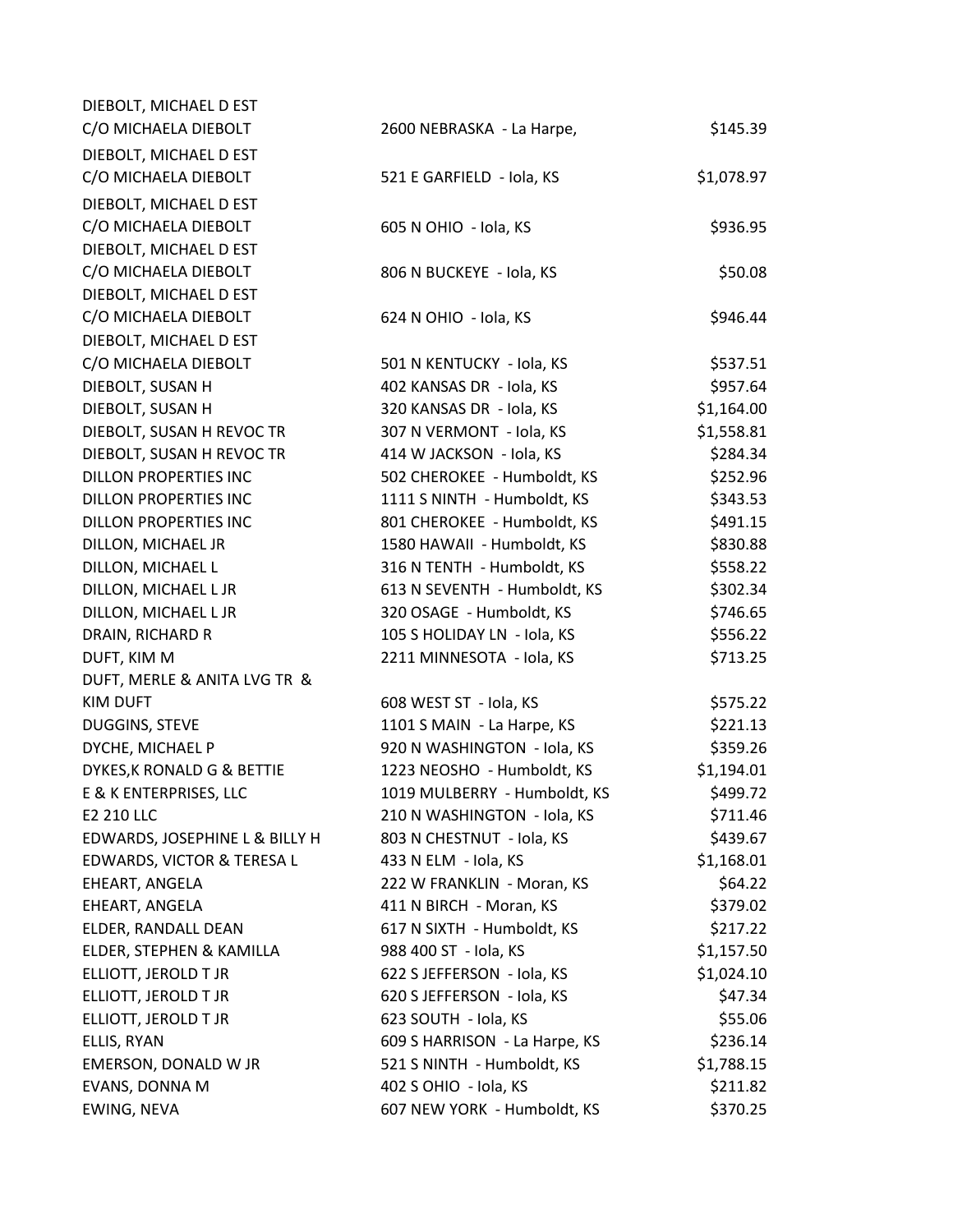| EWING, NINA & MELINDA & KELLY                          |                                       |            |
|--------------------------------------------------------|---------------------------------------|------------|
| <b>TINDEL</b>                                          | 809 N WASHINGTON - Iola, KS           | \$1,198.61 |
| <b>FARMHOUSE PRODUCTS LLC</b>                          | 823 S CHESTNUT - Iola, KS             | \$52.38    |
| FISHBACK, RONALD D                                     | 214 NEW YORK - Humboldt, KS           | \$207.67   |
| FMS NORTH AMERICA INC                                  | 17 E PORTLAND - Iola, KS              | \$9,363.62 |
| FOLK, JIMMY L                                          | 426 N MCRAE - Gas, KS                 | \$617.58   |
| FOLK, JIMMY L                                          | 491 N TAYLOR - Gas, KS                | \$75.65    |
| FORD, JEFFREY A                                        | 212 S SYCAMORE - Moran, KS            | \$337.49   |
| FRAKER, MONICA A                                       |                                       |            |
| C/O MONICA SELLMAN                                     | 213 S SYCAMORE - Moran, KS            | \$390.56   |
| FRAKER, MONICA A                                       |                                       |            |
| C/O MONICA SELLMAN                                     | 305 E FIRST - Moran, KS               | \$41.31    |
| FRANCIS, TODD & JESSICA                                | 3051 ARIZONA - Savonburg, KS          | \$742.48   |
| FRANKLIN SAVINGS ASSOC                                 |                                       |            |
| C/O MONICO MELENDEZ                                    | 1619 E CENTRAL - Humboldt, KS         | \$223.30   |
| FRIEDERICH, MEREDITH DENIS                             | 29 JEFFERSON - Chanute, KS            | \$660.58   |
| FUHLHAGE, JERRY & KATHY                                | 427 KANSAS DR - Iola, KS              | \$1,606.06 |
| FULSOM, DOYLE & CHERYL                                 | 809 N SYCAMORE - Iola, KS             | \$392.84   |
| <b>GANT, TYLER RAY</b>                                 | 401 AMOS - Humboldt, KS               | \$36.30    |
| GARBER, DAVID & RAGENIA                                | 606 N KENTUCKY - Iola, KS             | \$352.56   |
| GARBER, MICHAEL                                        | 0 RT 1 - La Harpe, KS S34, T24, R19   | \$49.41    |
| GARBER, MICHAEL                                        | 402 S HAYES - La Harpe, KS            | \$39.18    |
| <b>GARBER, MICHAEL E</b>                               | 303 S MONROE - La Harpe, KS           | \$419.29   |
| <b>GARBER, MICHAEL E</b>                               | O FOURTH - La Harpe, KS S34, T24, R19 | \$89.87    |
| GARNER, EMMA KATHLEEN                                  |                                       |            |
| C/O LINDA YOUNG                                        | 823 S WASHINGTON - Iola, KS           | \$88.31    |
| GARNER, VERNON H JR ETAL                               | 811 S WASHINGTON - Iola, KS           | \$47.34    |
| <b>GARNER, VERNON H JR</b>                             |                                       |            |
| C/O LINDA YOUNG                                        | 806 SOUTH - Iola, KS                  | \$69.52    |
| GARZA, GIA                                             | 822 N JEFFERSON - Iola, KS            | \$714.13   |
| <b>GEISLER, HERBERT &amp; CYNTHIA</b><br>GENZER, KEVIN | 511 NORTH DAKOTA - Iola, KS           | \$172.65   |
| C/O JESSICA GENZER<br><b>GERICKE, ROBERT</b>           | 75 SECOND - KS                        | \$56.95    |
| C/O BEVERLY HIGINBOTHAM                                | 404 W ELEVENTH - La Harpe, KS         | \$210.50   |
| <b>GLUKOWSKY, JOHN C &amp; REBECCA R</b>               | 705 S WASHINGTON - Iola, KS           | \$918.39   |
| <b>GLUKOWSKY, JOHN C &amp; REBECCA R</b>               | 515 S FOURTH - Iola, KS               | \$232.23   |
| <b>GLUKOWSKY, REBECCA R</b>                            | 709 S WASHINGTON - Iola, KS           | \$65.50    |
| <b>GODDARD, SUE E &amp; JAMES</b>                      | 817 NORTH - Iola, KS                  | \$394.95   |
| GODDARD, TASHA L                                       | 0 RT 2 - Iola, KS S2, T24, R18        | \$43.78    |
| <b>GODDARD, TASHA L</b>                                | 11 MAIN - Iola, KS                    | \$669.39   |
| <b>GOLDBERG, STEVE &amp; GALE</b>                      | 411 S MCKINLEY - La Harpe, KS         | \$208.77   |
| GONZALEZ, NATHAN & DANIELLE                            | 106 W NEOSHO - Iola, KS               | \$804.64   |
| <b>GOOD LIFE INNOVATIONS</b>                           | 208 PRAIRIE LN - Iola, KS             | \$3,428.08 |
| <b>GOODNER, HOWARD &amp; HELEN</b>                     | 610 S CHESTNUT - Iola, KS             | \$49.66    |
| GOTT, SANDY                                            | 1960 MINNESOTA - Iola, KS             | \$643.37   |
|                                                        |                                       |            |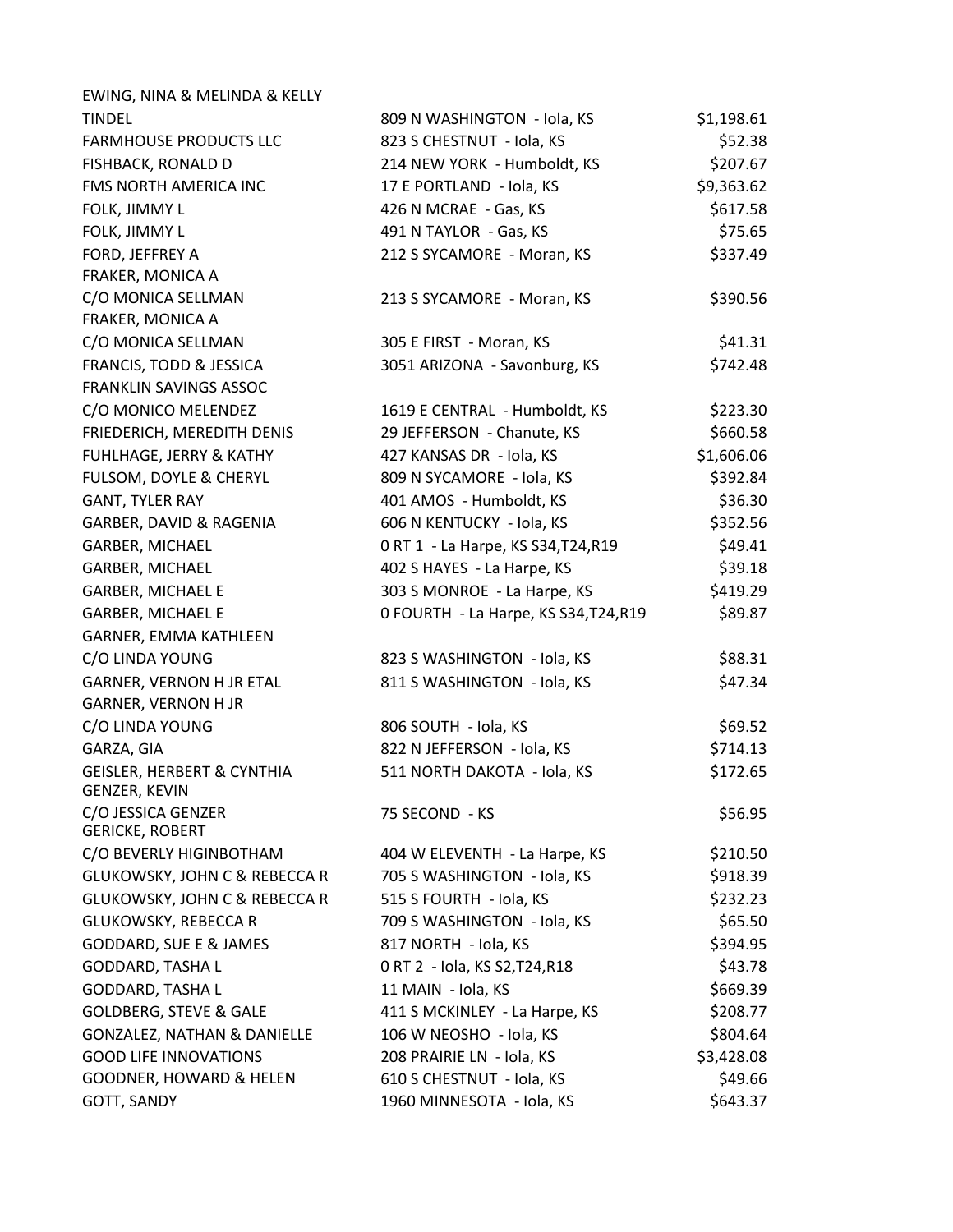| <b>GRAVES, DENNIE &amp; CHERI</b> |                                 |            |
|-----------------------------------|---------------------------------|------------|
| C/O MIKE & REBECCA HEDMAN         | 107 S WASHINGTON - La Harpe, KS | \$150.61   |
| <b>GREGG, BRENDA LEE</b>          | 834 N SYCAMORE - Iola, KS       | \$437.55   |
| <b>GREGG, KIMBERLY L</b>          | 312 S MCKINLEY - La Harpe, KS   | \$37.74    |
| <b>GRIFFITH, LINDA SUE</b>        | 721 N SEVENTH - Humboldt, KS    | \$1,901.78 |
| <b>GRIFFITH, LINDA SUE</b>        | 723 N SEVENTH - Humboldt, KS    | \$68.70    |
| GRZYBOWSKI, RICHARD               | 206 N THIRD - Humboldt, KS      | \$461.94   |
| <b>GUMFORY, PHYLLIS</b>           | 215 S OHIO - Iola, KS           | \$1,012.93 |
| <b>GUMFORY, PHYLLIS</b>           | 221 S OHIO - Iola, KS           | \$1,296.94 |
| HAAS, BRADLEY L                   | 402 S MCKINLEY - La Harpe, KS   | \$73.99    |
| HAAS, JOYCE M                     |                                 |            |
| C/O CHARLES HAAS                  | 406 S MCKINLEY - La Harpe, KS   | \$421.00   |
| HAAS, JOYCE M                     |                                 |            |
| C/O CHARLES HAAS                  | 408 S MCKINLEY - La Harpe, KS   | \$37.74    |
| HACK, LEO M                       | 0 - Humboldt, KS S9, T26, R18   | \$117.62   |
| HACK, LEO M                       | 722 S SECOND - Humboldt, KS     | \$432.73   |
| HAEN, NANCEY                      | 405 S THIRD - Iola, KS          | \$145.54   |
| HAGEMAN, RONNIE & MEGAN           | 401 S MADISON - La Harpe, KS    | \$79.87    |
| HAIRE, PATRICK O                  | 403 BRIDGE - Humboldt, KS       | \$1,302.70 |
| HALL, CATHERINE S                 | 1552 US HWY 59 - Moran, KS      | \$339.58   |
| HAMILTON, MARY                    |                                 |            |
| C/O LORI HOLLIS                   | 600 S ELM - Iola, KS            | \$18.87    |
| HAMLIN, PEGGY LEA                 | 108 CHEROKEE - Humboldt, KS     | \$691.52   |
| HANDWERKER, IRA J                 | 1305 OSAGE - Humboldt, KS       | \$1,279.75 |
| HANSEN, TAMMY                     | 426 N THIRD - Iola, KS          | \$50.92    |
| HARCLERODE, RENEE                 | 804 S BROADWAY - La Harpe, KS   | \$708.50   |
| HARCLERODE, RENEE                 | 804 BROADWAY - La Harpe, KS     | \$71.06    |
| HARPER, SHAWNNA                   | 817 N SYCAMORE - Iola, KS       | \$602.29   |
| HARRINGTON, ANTHONY & RACHEL      | 302 BRIDGE - Humboldt, KS       | \$2,268.03 |
| HARRIS, NICHOLAS & FRANCES        | 618 S NINTH - Humboldt, KS      | \$878.71   |
| HART, SARAH L                     | 305 N TWELFTH - Humboldt, KS    | \$1,028.95 |
| HART, STEPHEN & JOLEENE           | 45 4400 ST - Savonburg, KS      | \$548.29   |
| HARTMAN, TINA I                   | 310 N FOURTH - Iola, KS         | \$730.67   |
| HASCH, SARRAH                     | 216 S FOURTH - Iola, KS         | \$777.02   |
| HAWLEY, GLEN R & GWYNORA          |                                 |            |
| C/O RAYMOND COOPER                | 220 N ELM - Iola, KS            | \$463.10   |
| HAWLEY, JOSHUA                    | 105 W MADISON - Iola, KS        | \$170.80   |
| HAWLEY, JOSHUA & JUDIAH HAWLEY    | 424 S FOURTH - Iola, KS         | \$35.53    |
| HAWLEY, JOSHUA LEE                | 223 S SYCAMORE - Iola, KS       | \$445.13   |
| HAWLEY, LLOYD L C/O MIKE HAWLEY   | 915 1400 ST - Iola, KS          | \$617.54   |
| HAYES, TREZA A                    | 224 N SECOND - Iola, KS         | \$809.08   |
| HEAD, ORLAND E II                 | 419 N TWELFTH - Humboldt, KS    | \$706.85   |
| HEAD, RONNIE V                    | 310 W FIFTH - La Harpe, KS      | \$650.62   |
| HEAPE, WILLIAM REX III            | 405 N EIGHTH - Humboldt, KS     | \$394.93   |
| HEDMAN, MICHAEL R                 | 1381 MISSISSIPPI - Iola, KS     | \$552.85   |
| HEIMAN, DAVID                     | 404 N FIRST - Iola, KS          | \$673.60   |
| HEIMAN, DAVID                     | 311 S CHESTNUT - Iola, KS       | \$49.66    |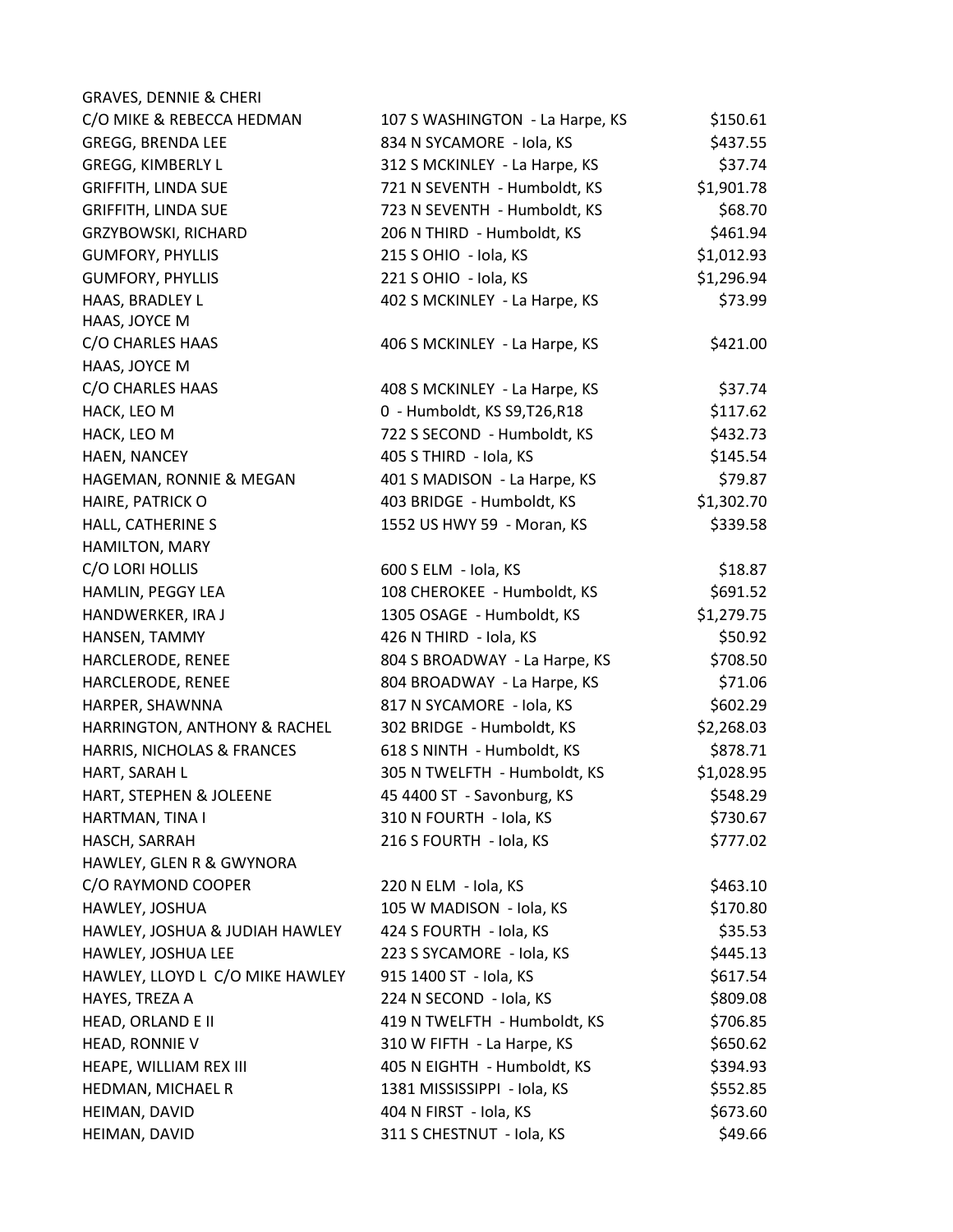| HEIMAN, DAVID                        | 324 S THIRD - Iola, KS                | \$269.13    |
|--------------------------------------|---------------------------------------|-------------|
| HEIMAN, DAVID & SARAH                | 306 S THIRD - Iola, KS                | \$374.63    |
| HEINRICH, JEFF                       | 405 N ELM - Iola, KS                  | \$381.25    |
| HEINRICH, JEFF A                     | 504 N ELM - Iola, KS                  | \$154.06    |
| HEINRICH, JEFF, NICK POFFENBARGER,   |                                       |             |
| <b>JULIE D LARKEY</b>                | 420 S COTTONWOOD - Iola, KS           | \$282.99    |
| HEINRICH, JEFFREY A                  | 0 RT 3 - Iola, KS S1, T25, R18        | \$150.91    |
| HEINRICH, JEFFREY A                  | 423 N ELM - Iola, KS                  | \$896.25    |
| HEISTAND, JERRY W                    | 1238 N WALNUT - Iola, KS              | \$1,252.12  |
| HENDERSON, GARY & SHARON             | 398 3400 ST - Elsmore, KS             | \$1,130.30  |
| <b>HENDERSON, GARY &amp; SHARON</b>  | 3655 FLORIDA - Elsmore, KS            | \$1,580.94  |
| HERFURTH, MICHAEL                    | 214 N WALL - Gas, KS                  | \$131.42    |
| HESSE, BRADLEY & CYNTHIA             | 0 RT 3 - Gas, KS S29, T24, R19        | \$304.45    |
| HESSE, BRADLEY & CYNTHIA             | 0 RT 3 - Gas, KS S29, T24, R19        | \$334.87    |
| HIGINBOTHAM, DONALD & BEVERLY        | 801 S TAYLOR - La Harpe, KS           | \$23.80     |
| HIGINBOTHAM, DONALD & BEVERLY        | 801 S MCKINLEY - La Harpe, KS         | \$242.15    |
| HIS HOLDINGS, LLC                    | 300 N CEDAR - Moran, KS               | \$641.71    |
| HIS SOLUTION, LLC                    | 1001 W CHESTNUT - Gas, KS             | \$6,103.69  |
| HIS SOLUTIONS LLC                    | 315 N PARK - Moran, KS                | \$336.21    |
| HIS SOLUTIONS, LLC                   | 344 N CEDAR - Moran, KS               | \$3,233.50  |
| HISTORIC HILLS ENTERTAINMENT, LLC    |                                       |             |
| <b>ATTN: JUSTIN SPURRIER</b>         | 808 S WASHINGTON - La Harpe, KS       | \$37.74     |
| HISTORIC HILLS ENTERTAINMENT, LLC    |                                       |             |
| <b>ATTN: JUSTIN SPURRIER</b>         | 810 S WASHINGTON - La Harpe, KS       | \$610.91    |
| HOBBS, REX C & JESSIE BLAZE          | 1831 US HWY 59 - Kincaid, KS          | \$293.95    |
| HOLDING, BOB                         | 2930 CEDARBROOK DR - Iola, KS         | \$424.97    |
| HOLLOWAY, HARRY D                    | 501 S MCRAE - Gas, KS                 | \$108.79    |
| HOLLOWAY, HARRY D<br>HOWARD, CHARLES | 500 S MAIN - Gas, KS                  | \$137.16    |
| C/O LILLIAN SMITH                    | 714 N COTTONWOOD - Iola, KS           | \$33.47     |
| HUFF, DUSTIN N                       | 979 TEXAS - Colony, KS                | \$705.93    |
| HULL, MARY C                         | 1450 ARIZONA - Humboldt, KS           | \$846.19    |
| HULL, MARY C                         | 1458 ARIZONA - Humboldt, KS           | \$1,140.18  |
| HURLOCK, JERRY & BEVERLY             | 418 N MCRAE - Gas, KS                 | \$953.51    |
| HURLOCK, JERRY & BEVERLY             | 451 N TAYLOR - Gas, KS                | \$56.15     |
| HURTADO, RICHARD                     | 404 S SEVENTH - Humboldt, KS          | \$168.53    |
| HUTTON, ANDREW                       | 417 PECAN - Humboldt, KS              | \$591.10    |
| HUTTON, BETTY & VICKY JONES          |                                       |             |
| C/O MELISSA JONES                    | 409 S JEFFERSON - La Harpe, KS        | \$672.62    |
| INGLE, GRETA S                       | 718 CHEROKEE - Humboldt, KS           | \$280.38    |
| IOLA AREA COMMUNITY CHRISTIAN        |                                       |             |
| <b>SCHOOL</b>                        | 2411 S STATE - Iola, KS               | \$839.12    |
| IOLA, CITY OF                        |                                       |             |
| C/O IOLA MEIDCAL DEVELOPERS          | 1408 EAST - Iola, KS                  | \$75,657.16 |
| IRRIGATION & TURF EQUIPMENT INC      | 2725 N STATE - Iola, KS               | \$5,372.58  |
| IVY, RICHARD & SHEILA                | 1007 N BUCKEYE - Iola, KS             | \$916.27    |
| <b>J&amp;S SHETLAR FARMS, LLC</b>    | 0 RT 1 - Moran, KS 66755 S6, T24, R21 | \$1,926.86  |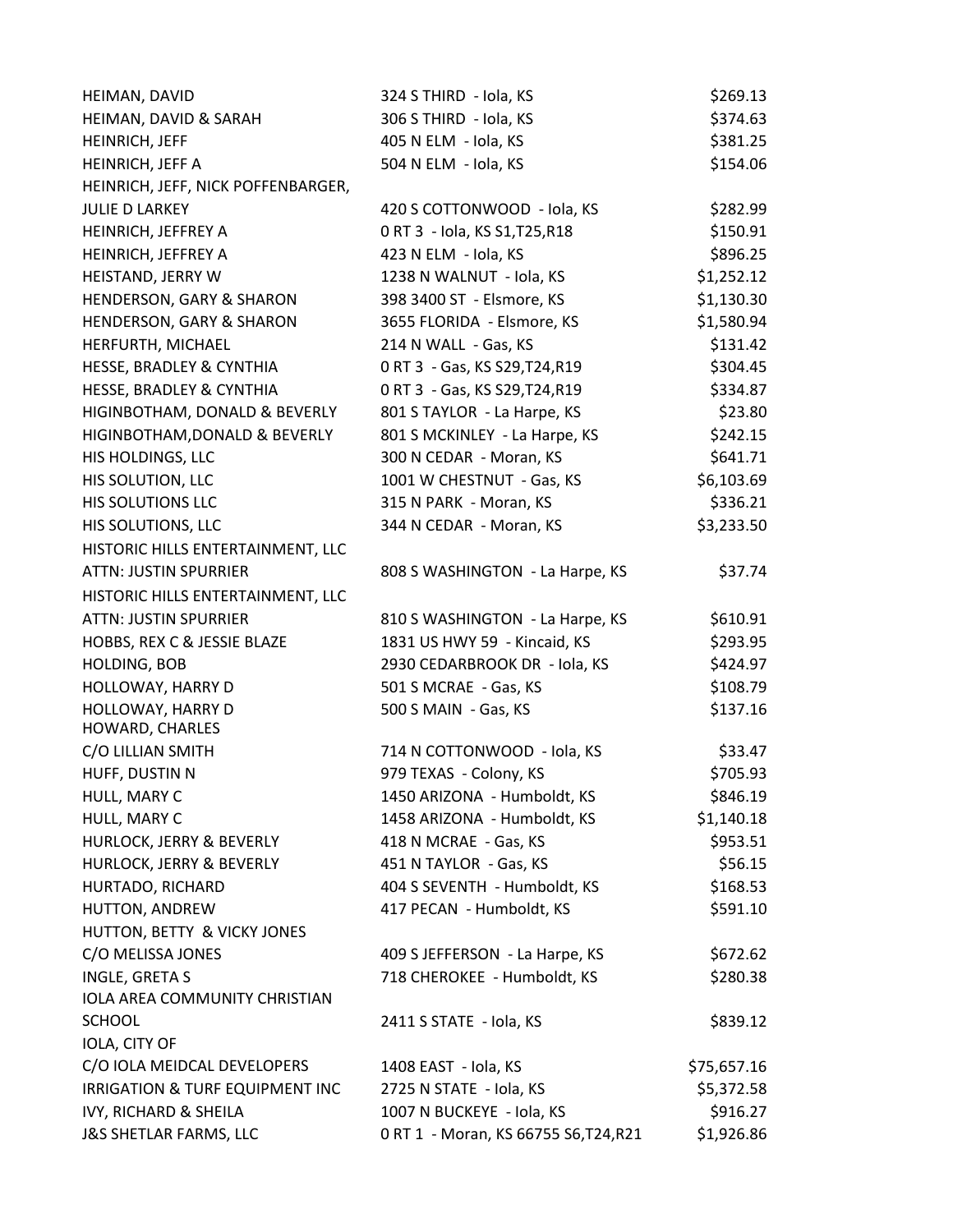| JACKSON, NATHEN A & KRISTENA                                     | 806 S TWELFTH - Humboldt, KS            | \$1,934.19 |
|------------------------------------------------------------------|-----------------------------------------|------------|
| JACKSON, RUTH LEE                                                | 612 S HARRISON - La Harpe, KS           | \$210.28   |
| JACKSON, TERESA G                                                | 402 W HICKORY - Gas, KS                 | \$72.53    |
| JACKSON, TERESA G                                                | Overstreet Add to Gas, Blk 2, Lt 9 & 10 | \$76.04    |
| JCMN, LLC;C/O MIKE FORD                                          | 610 W MILLER RD - Iola, KS              | \$30.57    |
| JOHNSON, MICHEAL DEAN &                                          |                                         |            |
| TERESA JEAN WOOLS-BURRIS                                         | 223 W RANDOLPH - Moran, KS              | \$130.40   |
| JOHNSON, ROBERT E II & BRENDA LEE                                | 1112 MULBERRY - Humboldt, KS            | \$470.30   |
| JOHNSON, WAYNE E                                                 | 506 N FIFTH - Humboldt, KS              | \$1,176.13 |
| JONES, DENNIS & ROSA                                             | 328 N FOURTH - Iola, KS                 | \$472.33   |
| JONES, KELLIE L                                                  | 324 S OHIO - Iola, KS                   | \$90.43    |
| KALOUSEK, CHAD C                                                 | 707 MULBERRY - Humboldt, KS             | \$2,065.74 |
| KARR, BETTY J                                                    | 1212 S WASHINGTON - La Harpe, KS        | \$366.98   |
| KARR, BETTY J EST                                                |                                         |            |
| C/O HAROLD R KARR                                                | 1403 S WASHINGTON - La Harpe, KS        | \$116.32   |
| KARR, BETTY J EST                                                |                                         |            |
| C/O HAROLD R KARR                                                | 105 W THIRTEENTH - La Harpe, KS         | \$113.19   |
| KARR, BETTY J EST                                                |                                         |            |
| C/O HAROLD R KARR                                                | 1309 WASHINGTON - La Harpe, KS          | \$76.38    |
| KARR, BETTY J EST                                                |                                         |            |
| C/O HAROLD R KARR                                                | 1307 S BROADWAY - La Harpe, KS          | \$74.64    |
| KARR, BETTY J EST ETAL                                           |                                         |            |
| C/O HAROLD R KARR                                                | 1209 S BROADWAY - La Harpe, KS          | \$67.05    |
| KARR, HAROLD & MARSHA                                            | 310 W SIXTH - La Harpe, KS              | \$96.76    |
| KARR, HAROLD RAY & MARSHA                                        | 301 W SIXTH - La Harpe, KS              | \$100.01   |
| <b>KERN, LYNDON</b>                                              | 107 S FOURTH - Iola, KS                 | \$37.40    |
| KERNS, RICHARD W JR & LAURIE                                     | 703 CHEROKEE - Humboldt, KS             | \$2,438.41 |
| KETCHERSIDE, LEROY & NELLIE                                      |                                         |            |
| C/O GINA TAYLOR                                                  | 218 CHARLES - Humboldt, KS              | \$477.77   |
| KETTLER, RANDY & TREVA                                           | 120 2000 ST - Humboldt, KS              | \$1,382.73 |
| KIETH, LORI LYNNETTE                                             | 501 N THIRD - Iola, KS                  | \$1,070.52 |
| KING, DAVID W                                                    | 418 S THIRD - Iola, KS                  | \$127.66   |
| KING, STEVEN                                                     | 331 NEBRASKA - Iola, KS                 | \$589.01   |
| KINZER, JEREMY B                                                 | 806 S JEFFERSON - La Harpe, KS          | \$195.51   |
| KINZER, JEREMY B                                                 | 808 S JEFFERSON - La Harpe, KS          | \$27.92    |
| KINZLE, ANGELA                                                   | 608 S JEFFERSON - La Harpe, KS          | \$233.72   |
| KITCHENS, DARLENE                                                | 414 E LINCOLN - Iola, KS                | \$464.28   |
| KLOTZ, BRITTON C                                                 | 1107 EAST - Iola, KS                    | \$2,184.01 |
| KNIGHT, PAUL & CONNIE                                            | 0 RT 1 - Kincaid, KS S25, T23, R20      | \$139.27   |
| KORTE, MATTHEW J                                                 | 628 N COLBORN - Iola, KS                | \$169.03   |
| KS DEPT OF HEALTH & ENVIRONMENT &                                |                                         |            |
| SARILOU WILKS; C/O DIV OF HEALTH CARE 702 W SIXTH - La Harpe, KS |                                         | \$409.53   |
| KUMALAE, RICHARD & MARSHA                                        | 211 S MAIN - La Harpe, KS               | \$680.62   |
| KUNS, NANCY ETAL                                                 | 108 N WALNUT - Iola, KS                 | \$121.21   |
| L & G PETROLEUM OPERATING LLC                                    |                                         |            |
| C/O CLINT ARNETT                                                 | 0 RT 2 - Iola, KS S3, T24, R18          | \$273.53   |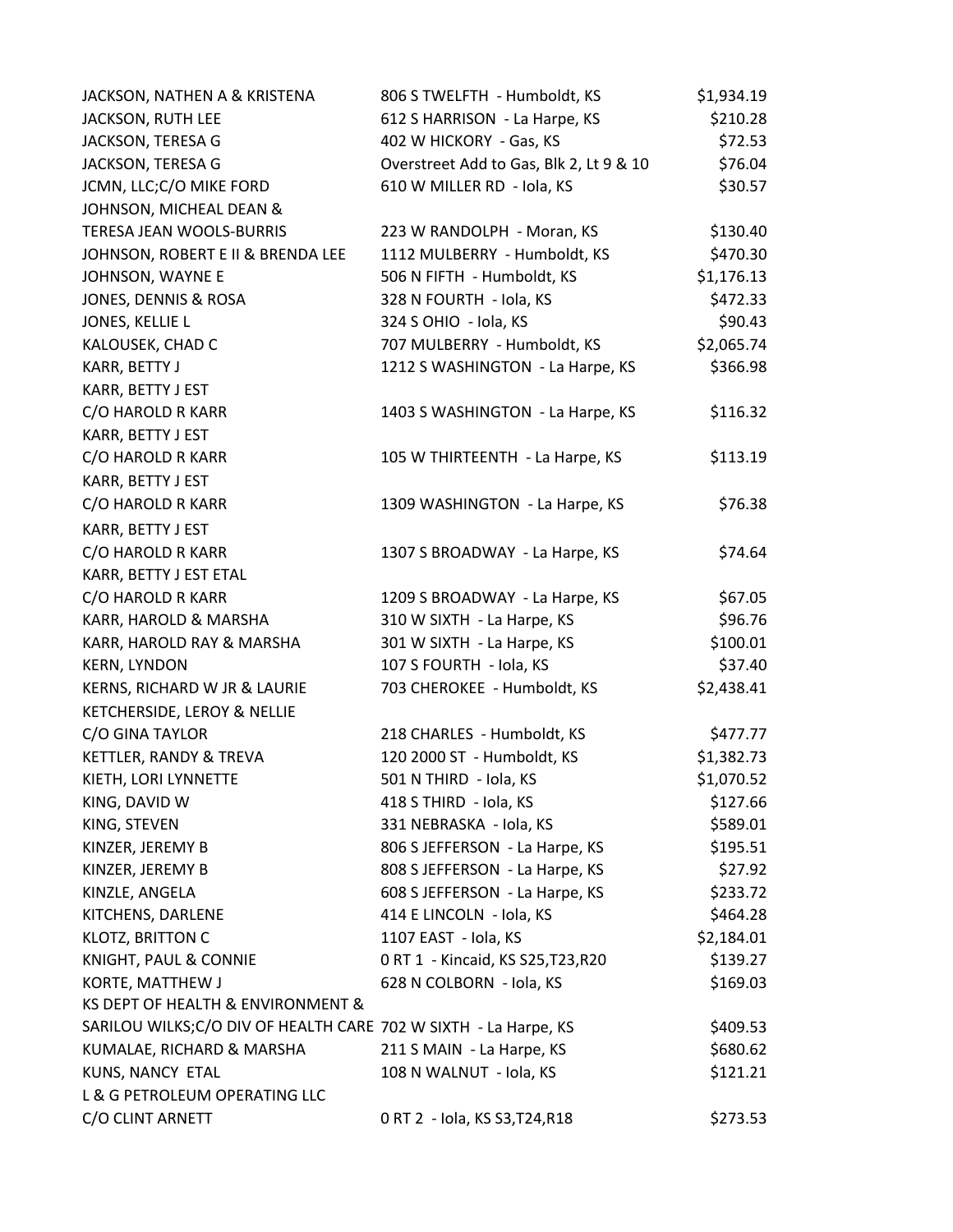| LACRONE, DUSTIN & SARAH        | 423 SOUTH - Iola, KS                 | \$616.42   |
|--------------------------------|--------------------------------------|------------|
| LAMB, BOBBY D & WILMA L        | 706 S NINTH - Humboldt, KS           | \$609.72   |
| LAMONS, JAY JR & HEATHER       | 11 2400 ST - Savonburg, KS           | \$765.06   |
| LARSON, EDWARD                 |                                      |            |
| C/O LEVI RAMSEY                | 4721 MINNESOTA - Moran, KS           | \$81.65    |
| LAVER, BRIAN E                 | 1155 2000 ST - Iola, KS              | \$993.51   |
| LAWRENCE, LISA                 | 303 N SYCAMORE - Iola, KS            | \$799.59   |
| LAWSON, CHAD & HEATHER         | 217 S CEDAR - Moran, KS              | \$716.05   |
| LEA, ANN M ETAL                | 318 BRUNER - Iola, KS                | \$528.54   |
| LEA, BRADLEY                   | 2914 N DODGE DR - Iola, KS           | \$601.68   |
| LEA, CHELSEA                   | 217 SOUTH - Iola, KS                 | \$520.22   |
| LEADSTROM, GEORGE LEONARD JR   | 191 3600 ST - Savonburg, KS          | \$83.51    |
| LEAPHEART, DONALD              | 114 E JACKSON - Iola, KS             | \$781.99   |
| LEAPHEART, DONALD              | 1061 1400 ST - Iola, KS              | \$229.62   |
| LEAPHEART, DONALD              | 510 E FIRST - Gas, KS                | \$471.86   |
| LEAPHEART, DONALD              | 612 BRIDGE - Humboldt, KS            | \$552.79   |
| LEAPHEART, ROSALIND &          |                                      |            |
| DONALD LEAPHEART               | 819 N CHESTNUT - Iola, KS            | \$662.21   |
| LEAVITT, ANTHONY & BARBARA     | 702 S SYCAMORE - Iola, KS            | \$1,020.72 |
| LEE, VIOLET O EST              |                                      |            |
| C/O CAROL J HIGGINBOTHAM       | 517 S MAIN - La Harpe, KS            | \$47.51    |
| LEE, VIOLET O EST              |                                      |            |
| C/O CAROL J HIGGINBOTHAM       | 0 RT 1 - La Harpe, KS S34, T24, R19  | \$71.06    |
| LEE, VIOLET O EST              |                                      |            |
| C/O CAROL J HIGGINBOTHAM       | 603 S MAIN - La Harpe, KS            | \$37.74    |
| LEE, VIOLET OPAL EST           |                                      |            |
| C/O CAROL J HIGGINBOTHAM       | 0 SIXTH - La Harpe, KS S34, T24, R19 | \$63.14    |
| LEE, VIOLET OPAL EST           |                                      |            |
| C/O CAROL J HIGGINBOTHAM       | 110 W SIXTH - La Harpe, KS           | \$301.63   |
| LEIGH, MARLA SUE               | 1223 400 ST - Iola, KS               | \$572.44   |
| LEWIS, GARY R C/O BETH HURTABO | 1012 OSAGE - Humboldt, KS            | \$530.30   |
| LOCK, RONALD J C/O CLARK LOCK  | 602 S THIRD - Iola, KS               | \$567.89   |
| LOGAN, WYATT D                 | 325 S THIRD - Iola, KS               | \$427.11   |
| LONE WOLF VENTURES LLC         | 1504 CHARLES - Humboldt, KS          | \$271.33   |
| LONG, LISA D M                 | 103 S ELM - Moran, KS                | \$363.56   |
| LOWDER, JOSEPH WILLIAM         | 601 N MAIN - Elsmore, KS             | \$516.75   |
| LOWDER, JOSEPH WILLIAM         | 603 N MAIN - Elsmore, KS             | \$108.74   |
| LOWERY, SAM                    | 431 S FOURTH - Iola, KS              | \$103.34   |
| LOWRY, RANDALL D & MELISSA     | 214 CHARLES - Humboldt, KS           | \$249.80   |
| LUKEN, RICHARD & SHELLEY       | 1111 S BROADWAY - La Harpe, KS       | \$624.46   |
| LYNESS, RICHARD L ETAL         | 104 S STANLEY - Gas, KS              | \$491.65   |
| MACK, SUSAN & JOHN DUNLAP      | 0 RT 2 - Iola, KS S30, T36, R19      | \$1,139.67 |
| MAIER, WILLIAM G               | 606 N WALNUT - Iola, KS              | \$1,137.41 |
| MAIER, WILLIAM G               | 610 N WALNUT - Iola, KS              | \$49.66    |
| MAINSTREAM MINISTRIES LTD      | 201 N MCRAE - Gas, KS                | \$381.38   |
| MALEY, JASON                   | 526 S FOURTH - Iola, KS              | \$540.47   |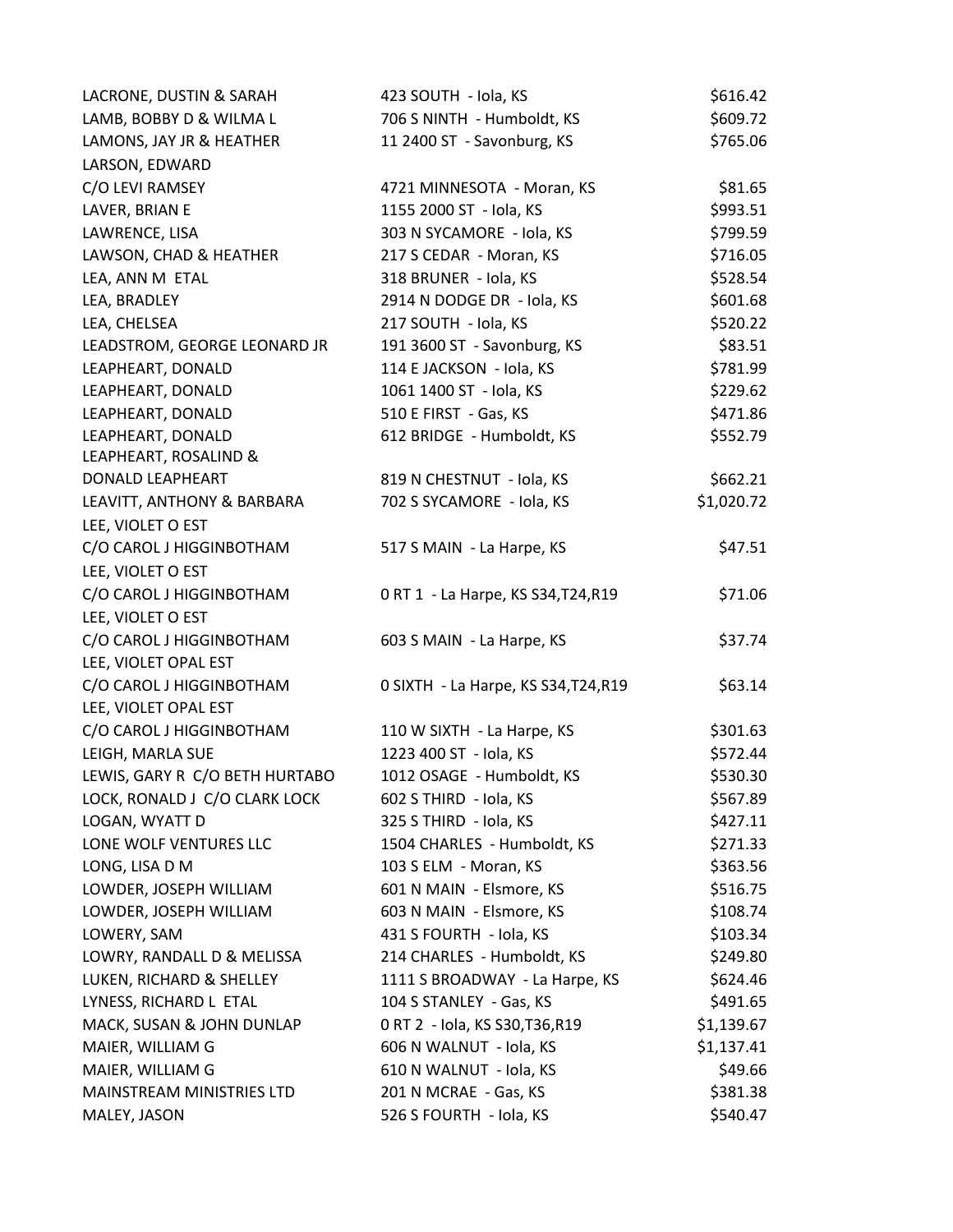| MALEY, THAD W                       | 202 S MCKINLEY - La Harpe, KS          | \$120.24   |
|-------------------------------------|----------------------------------------|------------|
| MARLOW, MIRANDA<br>MARSH, FREDERICK | 506 S FOURTH - Humboldt, KS            | \$1,302.11 |
| C/O STEVE GRAHAM                    | 103 S FOURTH - Iola, KS                | \$154.49   |
| MARTIN WILLERT HOLDINGS LLC         |                                        |            |
| C/O BRETT ANDERSON                  | 512 CHEROKEE - Humboldt, KS            | \$409.62   |
| MARTIN, JAMES M & LORI F            | 418 N FOURTH - Iola, KS                | \$545.12   |
| MARTIN, WILLIAM & DEBORAH KEITH     |                                        |            |
| C/O CANDICE GARDNER                 | 78 SECOND - Kincaid, KS                | \$24.50    |
| MATHEW, DANIEL A & MARY A           | 127 N CRAWFORD - Gas, KS               | \$702.90   |
| MATHEWS, CHRISTOPHER & ASHLEE       | 850 N SYCAMORE - Iola, KS              | \$1,111.16 |
| MCADAMS, HAROLD E                   | 621 N COLBORN - Iola, KS               | \$249.93   |
| MCDANIEL, TRAVIS & DEBBIE ETAL      | 411 S FOURTH - Iola, KS                | \$41.93    |
| MCDERMEIT, TIMOTHY S                | 517 N MCRAE - Gas, KS                  | \$131.42   |
| MCDOWN, DALE & WALLIS MCDOWN        | 816 EAST - Iola, KS                    | \$1,106.18 |
| MCINTYRE, JEROME L % JOHN HOLE      | 914 SYCAMORE - Humboldt, KS            | \$69.60    |
| MCMURRAY, JAMES L & WENDY R         | 975 2400 ST - Iola, KS                 | \$1,105.56 |
| MCWHORTER, MARVIN J III             |                                        |            |
| & ANGELA                            | 810 N SYCAMORE - Iola, KS              | \$430.00   |
| MEADOWS, DAVID SR & MARTHA          | 2601 S STATE - Iola, KS                | \$2,092.82 |
| MEADOWS, DAVID SR & MARTHA          | 0 RT 3 - Iola, KS S2, T25, R18         | \$112.87   |
| MEDLIN, RONNIE & FRANCENE STECK     | 308 South- Iola, KS                    | \$837.99   |
| MELENDEZ-SCHOMAKER, SYLVIA          | 901 BRIDGE - Humboldt, KS              | \$3,961.15 |
| MELTON, MICHELLE                    | 203 BRIDGE - Humboldt, KS              | \$676.18   |
| MERRITT, GREGORY & CRYSTAL          | 716 N WASHINGTON - Iola, KS            | \$443.98   |
| MID-AMERICA FED SAV & LN            |                                        |            |
| C/O DONALD LEAPHEART                | 410 S CHESTNUT - Iola, KS              | \$685.07   |
| MILLER, BEVERLY                     | 502 BRIDGE - Humboldt, KS              | \$62.76    |
| MILLER, EUGENE & BEVERLY            | 0 CHEROKEE - Humboldt, KS S4, T26, R18 | \$25.03    |
| MILLER, EUGENE B                    | 1 CHEROKEE - Humboldt, KS              | \$50.60    |
| MILLER, EUGENE B & BEVERLY          | 11 CHEROKEE - Humboldt, KS             | \$675.18   |
| MILLER, JEFFERY & KATHY             | 423 S FIRST - Iola, KS                 | \$438.08   |
| MILNER, DAVID CHARLES               | 2046 1800 ST - Iola, KS                | \$1,460.52 |
| MINTZ, TODD & BONNIE                | 420 N NINTH - Humboldt, KS             | \$275.53   |
| MINTZ, TODD L & BONNIE              | 601 S SECOND - Humboldt, KS            | \$596.30   |
| MITCHELL, LOREN & MARVILLA          | 208 N WALNUT - Iola, KS                | \$27.43    |
| MOCK, ARNETTA                       | 423 S KENTUCKY - Iola, KS              | \$560.94   |
| MONTAGUE, DOROTHY B                 | 110 W FOURTH - Elsmore, KS             | \$75.04    |
| MONTAGUE, SHERRY                    | 423 S CHESTNUT - Iola, KS              | \$359.12   |
| MONTAGUE, SHERRY L                  | 624 S KENTUCKY - Iola, KS              | \$409.20   |
| MOORE, LINDA L                      | 411 CAMPBELL - Iola, KS                | \$22.93    |
| MOORE, PEGGY L                      |                                        |            |
| C/O LINDA MOORE                     | 203 S ELM - Moran, KS                  | \$817.02   |
| MORGAN, BRIAN L                     | 410 S THIRD - Iola, KS                 | \$140.98   |
| MORGAN, BRIAN L                     | 414 S THIRD - Iola, KS                 | \$31.10    |
| MORGAN, BRIAN L                     | 1863 3400 ST - Moran, KS               | \$266.90   |
| MUELLER, NICOLAS                    | 3491 RHODE ISLAND - Moran, KS          | \$1,392.71 |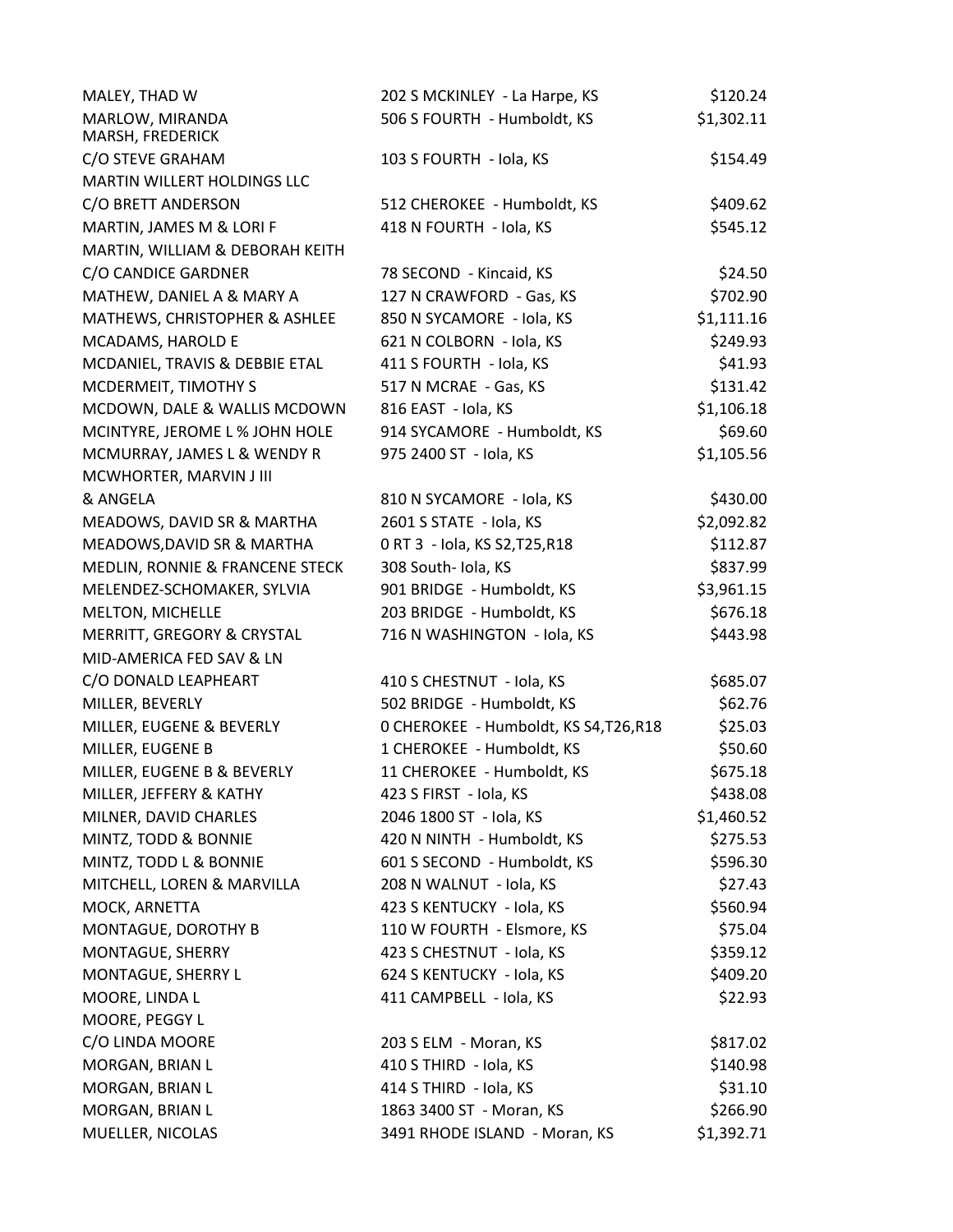| MUELLER, RACHEL A                   | 304 S FOURTH - Humboldt, KS         | \$402.62   |
|-------------------------------------|-------------------------------------|------------|
| MULLINS, NORMAN & DIANA             |                                     |            |
| & KODY MULLINS                      | 412 S GRANT - La Harpe, KS          | \$208.77   |
| MURRAY, DAVID & DAWN                | 1771 1600 ST - Iola, KS             | \$2,855.25 |
| MURROW, JAMES D                     | 212 S SECOND - Iola, KS             | \$829.15   |
| <b>MYRICK, EUGENE E</b>             | 521 S SYCAMORE - Iola, KS           | \$381.65   |
| MYRICK, VERNON RAY                  | 0 RT 2 - Iola, KS S2, T24, R18      | \$21.12    |
| NARVAEZ, MELISA M JONES             | 712 KANSAS DR - Iola, KS            | \$962.08   |
| NASH, JANET L                       | 0 RT 1 - Moran, KS S1, T24, R20     | \$19.32    |
| NELSON TRANSPORTATION, INC          | 917 S EIGHTH - Humboldt, KS         | \$893.31   |
| NELSON TRANSPORTATION, INC          |                                     |            |
| C/O CHRISTOPHER & ERIN WRIGHT       | 1010 OSAGE - Humboldt, KS           | \$904.44   |
| NELSON, JALAYNE & RICK              |                                     |            |
| C/O EDDRYA & DELBERT NELSON         | 1491 1800 ST - Iola, KS             | \$1,331.56 |
| NELSON, JALAYNE & RICK              | 0 RT 2 - Iola, KS S32,23,R19        | \$688.93   |
| NELSON, JALAYNE M & RICK L          | 524 N COTTONWOOD - Iola, KS         | \$613.40   |
| NELSON, RICK & JALAYNE              | 0 RT 2 - Iola, KS S14, T24, R18     | \$182.97   |
| NELSON, RICK LEE                    | 0 RT 3 - Iola, KS S19, T24, R19     | \$1,113.12 |
| NELSON, ROBERT J                    | 1510 2000 ST - Iola, KS             | \$1,990.57 |
| NELSON, ROBERT J                    | 1470 1800 ST - Iola, KS             | \$1,379.53 |
| NELSON, ROBERT J                    | 206 CARDINAL DR - Iola, KS          | \$2,639.17 |
| NERIA, MICHAEL                      | 0 RT 1 - Savonburg, KS              | \$129.67   |
| NORMAN, DARIN D                     | 508 N BIRCH - Moran, KS             | \$765.73   |
| NORTHCUTT, DOUGLAS EUGENE           | 0 RT 1 - La Harpe, KS S35, T24, R19 | \$219.01   |
| NORTHCUTT, DOUGLAS EUGENE           | 0 RT 1 - La Harpe, KS S34, T24, R19 | \$39.90    |
| NORTHCUTT, DOUGLAS EUGENE           | 0 RT 1 - La Harpe, KS S35, T24, R19 | \$63.33    |
| NORTHCUTT, DOUGLAS EUGENE           | 901 US HWY 54 - La Harpe, KS        | \$2,211.90 |
| NORTHCUTT, DOUGLAS EUGENE           | 0 RT 1 - La Harpe, KS S35, T24, R19 | \$40.75    |
| OARD, SHARON KAY                    | 602 E LINCOLN - Iola, KS            | \$207.35   |
| O'CONNOR, LINDA                     | 402 PECAN - Humboldt, KS            | \$785.24   |
| <b>OLSON, MAUREEN E</b>             | 305 S COLBORN - Iola, KS            | \$1,433.46 |
| OMEGA PROPERTY MNGMT, LLC           | 212 N STATE - IOLA, KS              | \$396.42   |
| O'NEAL, MELISSA                     | 810 SYCAMORE - Humboldt, KS         | \$914.33   |
| <b>ORNELAS, ANTHONY &amp; SUSAN</b> | 111 N NINTH - Humboldt, KS          | \$57.82    |
| ORNELAS, DONNIE J                   | 1340 US HWY 54 - Iola, KS           | \$191.19   |
| ORTIZ, BETH & EDWARD                | 203 S WASHINGTON - La Harpe, KS     | \$314.66   |
| ORTIZ, EDWARD A                     | 1301 BRIDGE - Humboldt, KS          | \$1,238.79 |
| OSWALD, MICHAEL D & LEAH H          | 514 N KENTUCKY - Iola, KS           | \$719.19   |
| OSWALD, MICHAEL D & LEAH M          | 523 N SECOND - Iola, KS             | \$761.18   |
| OSWALD, MICHAEL D & LEAH M          | 805 W FIRST - Gas, KS               | \$79.11    |
| OSWALD, MICHAEL D & LEAH M          | 102 S HUMPHREY - Gas, KS            | \$88.15    |
| OSWALD, MICHAEL D & LEAH M          | 620 N JEFFERSON - Iola, KS          | \$156.00   |
| OSWALD, MICHAEL D & LEAH M          | 21 N SECOND - Iola, KS              | \$500.58   |
| OSWALD, MICHAEL D & LEAH M          | 702 N JEFFERSON - Iola, KS          | \$210.74   |
| OSWALD, MICHAEL D & LEAH M          | 209 S CHESTNUT - Iola, KS           | \$459.02   |
| OTTO, KEVIN & CHRISTINE             | 623 N BUCKEYE - Iola, KS            | \$313.22   |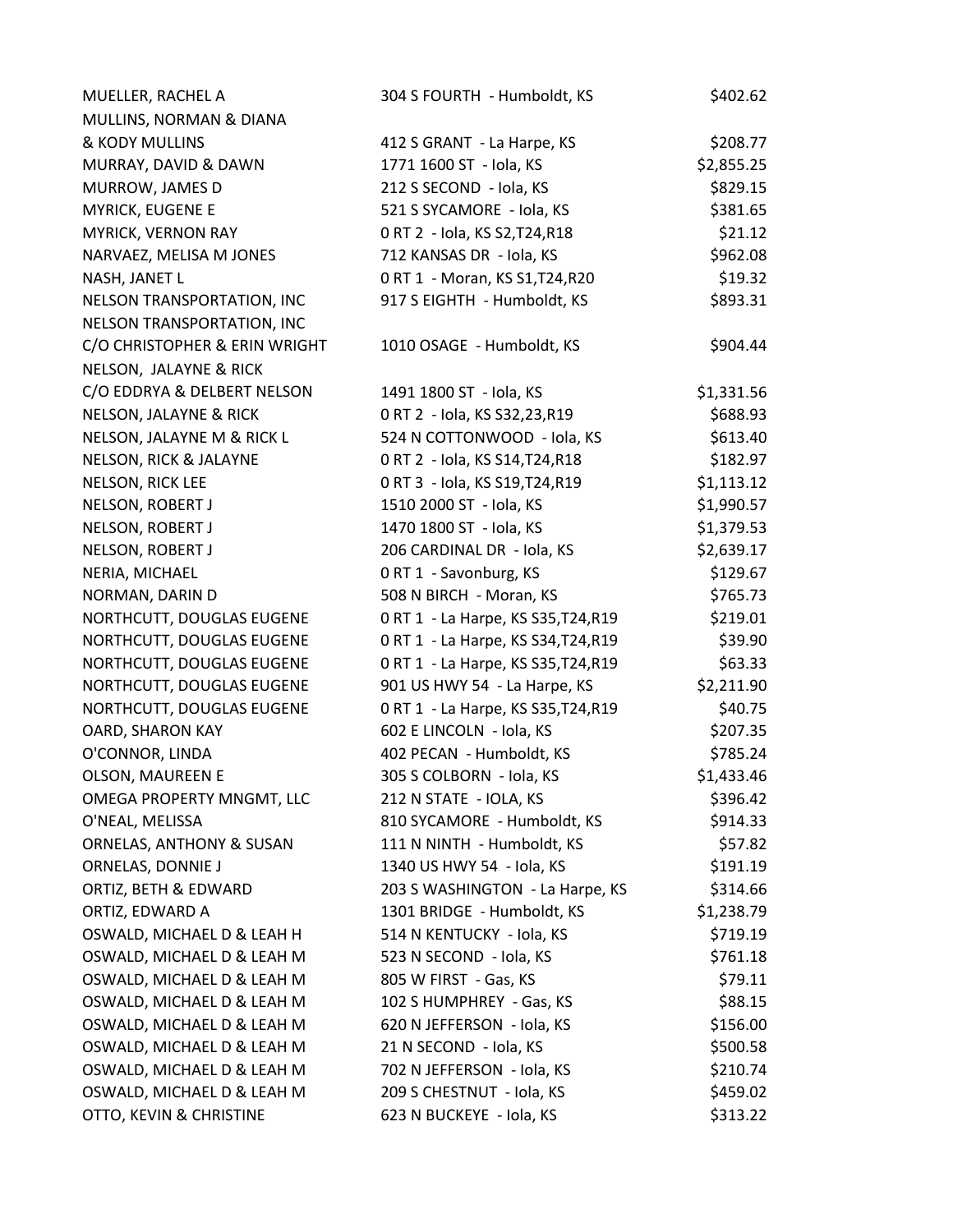| PACE, JUDITH E                          | 308 S MCKINLEY - La Harpe, KS       | \$159.08   |
|-----------------------------------------|-------------------------------------|------------|
| PARKS, EDWARD E                         | 603 SCOTT - Iola, KS                | \$22.93    |
| PATEL, KALPANA A                        | 801 S WASHINGTON - Iola, KS         | \$576.54   |
| PEAVEY, WESLEY DALE                     | 308 N HIGH - Moran, KS              | \$616.25   |
| PERES, MICHAEL W & MICHELLE             | 912 S BROADWAY - La Harpe, KS       | \$252.40   |
| PERRY, HENRY H & BARBARA                | 210 N FIRST - Iola, KS              | \$1,361.93 |
| PERRY, KAYLA & ANTHONY MEEK             | 219 N THIRD - Iola, KS              | \$50.92    |
| PERRY, KAYLA & ANTHONY MEEK             | 215 N THIRD - Iola, KS              | \$52.02    |
| PETER, DEAN & NANCY                     | 418 S FOURTH - Humboldt, KS         | \$244.83   |
| PETERS, JULIE ROSE                      | 330 S KENTUCKY - Iola, KS           | \$662.38   |
| PETERSON, CLIFFORD & CLARA ELLIS        | 824 N BUCKEYE - Iola, KS            | \$229.75   |
| PETERSON, PAULA MAE                     | 322 SOUTH - Iola, KS                | \$779.39   |
| PETERSON, ROBERT A JR                   | 422 S FIRST - Iola, KS              | \$212.85   |
| PETERSON, ROBERT JR & MISTY             | 418 S FIRST - Iola, KS              | \$255.25   |
| PIERSON, FRANCES & GARY PIERSON         | 403 S WASHINGTON - La Harpe, KS     | \$586.88   |
| PLANCARTE, SOCORRO &                    |                                     |            |
| <b>FEDRICO PLANCARTE</b>                | 524 SOUTH - Iola, KS                | \$286.60   |
| PROCK, JASON                            | 103 E SIXTH - La Harpe, KS          | \$47.51    |
| PUCKETT, DONALD & SHAWNNA               | 417 S SIXTH - Humboldt, KS          | \$1,182.66 |
| RADFORD, ALBERT                         | 0 RT 3 - Iola, KS S33, T24, R19     | \$618.19   |
| RADFORD, ALBERT                         | 505 W FIRST - Gas, KS               | \$590.59   |
| RADFORD, ALBERT & SHELLY                |                                     |            |
| <b>&amp; DERECK RADFORD</b>             | 521 W FIRST - Gas, KS               | \$597.30   |
| RADFORD, ALBERT D & SHELLY K            | 0 US HWY 54 - Gas, KS S32, T24, R19 | \$71.21    |
| RADFORD, ALBERT D & SHELLY K            | 612 N THIRD - Iola, KS              | \$46.83    |
| RAGANYI, DANIEL                         | 407 S WASHINGTON - La Harpe, KS     | \$290.34   |
| RAMIREZ, FRANSISCO & YOLANDA            | 218 S TENNESSEE - Iola, KS          | \$537.72   |
| RAMSEY, LEVI                            | 4741 MINNESOTA - Moran, KS          | \$348.82   |
| RATLEY, GARRETT                         | 120 E BUCHANAN - Iola, KS           | \$792.62   |
| RAYBURN, KYLE                           | 611 S MCKINLEY - La Harpe, KS       | \$85.08    |
| REED, BOBBY L & STEPHEN L REED          | 702 MULBERRY - Humboldt, KS         | \$660.09   |
| REED, LARRY D & ANNETTA J               | 1940 4300 ST - Moran, KS            | \$1,494.60 |
| REEDER, MATTHEW J & MINDY               | 415 S NINTH - Humboldt, KS          | \$953.89   |
| REEF ASSETS LLC                         | 224 N STATE - Iola, KS              | \$514.50   |
| REEVES, JAMES D                         | 129 W SECOND - Elsmore, KS          | \$661.84   |
| RICHARDS, JEFFREY & KRISTY              |                                     |            |
| DBA REBEL WORKS MFG                     | 502 N STATE - Iola, KS              | \$1,861.81 |
| RICHEY, CRAIG A & CRYSTAL               | 506 E LINCOLN - Iola, KS            | \$162.29   |
| RIEBEL, KENDALL                         | 1124 N BUCKEYE - Iola, KS           | \$252.34   |
| RINEHART, ED                            |                                     |            |
| C/O DERRILL RINEHART<br>RINEHART, RALPH | 1221 CHEROKEE - Humboldt, KS        | \$435.20   |
| C/O ALLEN COUNTY                        | 304 CHEROKEE - Humboldt, KS         | \$301.42   |
| RISCH, SARA                             | 839 N WASHINGTON - Iola, KS         | \$3,204.61 |
| ROBB, REBECCA ANN                       | 109 S WASHINGTON - La Harpe, KS     | \$618.27   |
| ROBERTSON, DARIN J                      | 320 N MARTIN - Gas, KS              | \$1,032.90 |
| ROBINSON, ROBERT                        | 438 S THIRD - Iola, KS              | \$763.15   |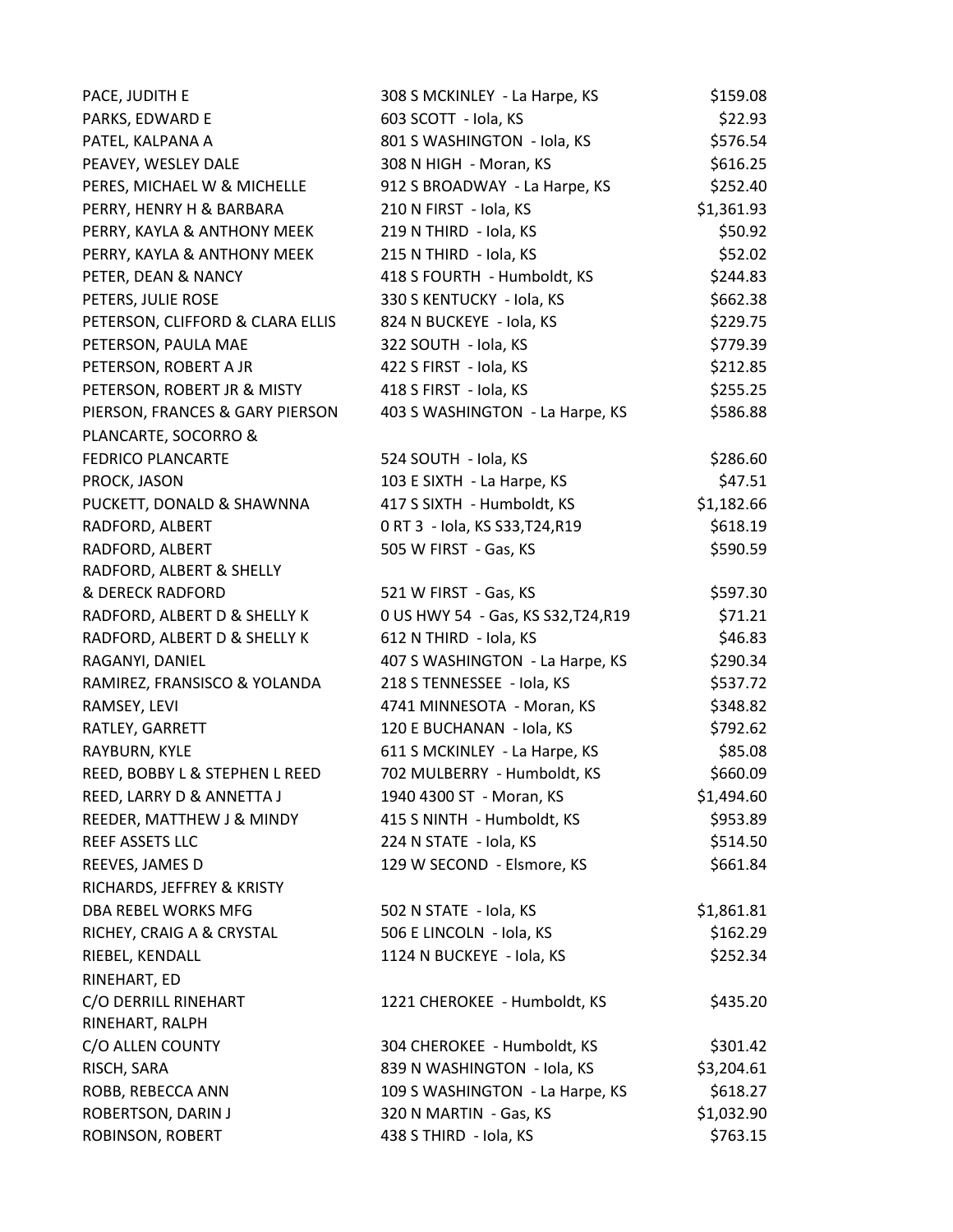| ROGERS, GILBERT & IRENE       |                                       |              |
|-------------------------------|---------------------------------------|--------------|
| C/O DAVID WATTS               | 0 RT 1 - Savonburg, KS S31, T26, R21  | \$32.89      |
| ROGERS, GILBERT & IRENE       |                                       |              |
| C/O DAVID WATTS               | 0 RT 1 - Savonburg, KS S31, T26, R21  | \$22.44      |
| ROGERS, HELEN & PAMELA ROGERS | 224 N STATE - Iola, KS                | \$37.12      |
| ROLOFF, SHANNON & ANITA       | 1012 EAST - Iola, KS                  | \$1,728.04   |
| ROSE, KENNETH L & DONNA D     | 804 S MCKINLEY - La Harpe, KS         | \$220.71     |
| ROSE, KENNETH L & DONNA D     | 508 S HARRISON - La Harpe, KS         | \$309.04     |
| ROSE, KENNETH L & DONNA D     | 809 S JEFFERSON - La Harpe, KS        | \$57.03      |
| ROSE, KENNETH L & DONNA D     | 903 S WASHINGTON - La Harpe, KS       | \$256.51     |
| ROSE, KENNETH L & DONNA D     | 1002 S WASHINGTON - La Harpe, KS      | \$209.42     |
| ROSE, KENNETH L & DONNA D     | 1007 S JACKSON - La Harpe, KS         | \$429.47     |
| ROSE, KENNETH L & DONNA D     | 102 W TENTH - La Harpe, KS            | \$120.02     |
| ROSE, KENNETH L & DONNA D     | 1006 S MAIN - La Harpe, KS            | \$300.13     |
| ROSE, KENNETH L & DONNA D     | 902 S MAIN - La Harpe, KS             | \$108.94     |
| ROSE, KENNETH L & DONNA D     | 1010 S MCKINLEY - La Harpe, KS        | \$124.57     |
| ROSE, KENNETH L & DONNA D     | 1006 S WASHINGTON - La Harpe, KS      | \$123.92     |
| ROSE, KENNETH L & DONNA D     | 210 S TAYLOR - La Harpe, KS           | \$111.51     |
| ROSE, KENNETH L & DONNA D     | 918 2600 ST - La Harpe, KS            | \$737.73     |
| ROSE, KENNETH & DONNA &       |                                       |              |
| <b>DOUGLAS ROSE</b>           | 110 E NINTH - La Harpe, KS            | \$1,196.23   |
| ROUSE, DALE A                 | 108 S OHIO - Iola, KS                 | \$184.74     |
| ROUSSELO, JENNIFER            | 0 W FOURTH - ELSMORE, KS S7, T26, R21 | \$49.54      |
| ROUSSELO, JENNIFER            | 130 W THIRD - Elsmore, KS             | \$433.57     |
| ROWE, TODD & CHRISTINA        | 2075 1200 ST - Iola, KS               | \$815.73     |
| RUNER, KEVIN                  | 861 TEXAS - Colony, KS                | \$846.77     |
| RURAL HOUSING SERVICE         | 224 S JEFFERSON - Iola, KS            | \$2,281.21   |
| RUSE, RANDALL M & BEVERLY     | 1100 BRIDGE - Humboldt, KS            | \$510.97     |
| RUSSELL STOVER CANDIES LLC    | 1995 MARSHMALLOW LN - Iola, KS        | \$149,214.26 |
| RUSSELL STOVER CHOCOLATES LLC | 708 W PATTERSON - Iola, KS            | \$215.22     |
| RUSSELL, PETER G              | 409 N ELM - Iola, KS                  | \$420.61     |
| RUSSELL, PETER G              | 415 N THIRD - Iola, KS                | \$119.89     |
| RUSSELL, PETER G              | 826 N SYCAMORE - Iola, KS             | \$302.38     |
| RUSSELL, PETER G              | 1014 N SYCAMORE - Iola, KS            | \$409.98     |
| RUSSELL, PETER G              | 828 N SYCAMORE - Iola, KS             | \$50.08      |
| RUSSELL, PETER G              | 619 N JEFFERSON - Iola, KS            | \$551.24     |
| RUSSELL, PETER G              | 414 N FIRST - Iola, KS                | \$103.92     |
| RUSSELL, PETER GEOFFREY       | 403 BRIARWOOD DR - Iola, KS           | \$372.50     |
| RUTLEDGE, JOHN & DONNA        | 1305 CENTRAL - Humboldt, KS           | \$784.74     |
| RUTLEDGE, JOHN & DONNA        | 1317 CENTRAL - Humboldt, KS           | \$80.08      |
| SAGER, GAREN K                | 0 RT 1 - Moran, KS S36, T24, R20      | \$181.12     |
| SAGER, GAREN K                | 0 RT 1 - Moran, KS S31, T24, R21      | \$1,012.92   |
| SAGER, JERRY D                | 0 RT 1 - Moran, KS S35, T24, R20      | \$66.21      |
| SANCHEZ, ERNEST               | 604 S SEVENTH - Humboldt, KS          | \$70.19      |
| SANCHEZ, ERNEST E             | 515 S SECOND - Iola, KS               | \$31.71      |
| SANCHEZ, ERNEST E             | 905 S NINTH - Humboldt, KS            | \$298.20     |
| SANCHEZ, ERNEST E             | 519 S SECOND - Iola, KS               | \$31.71      |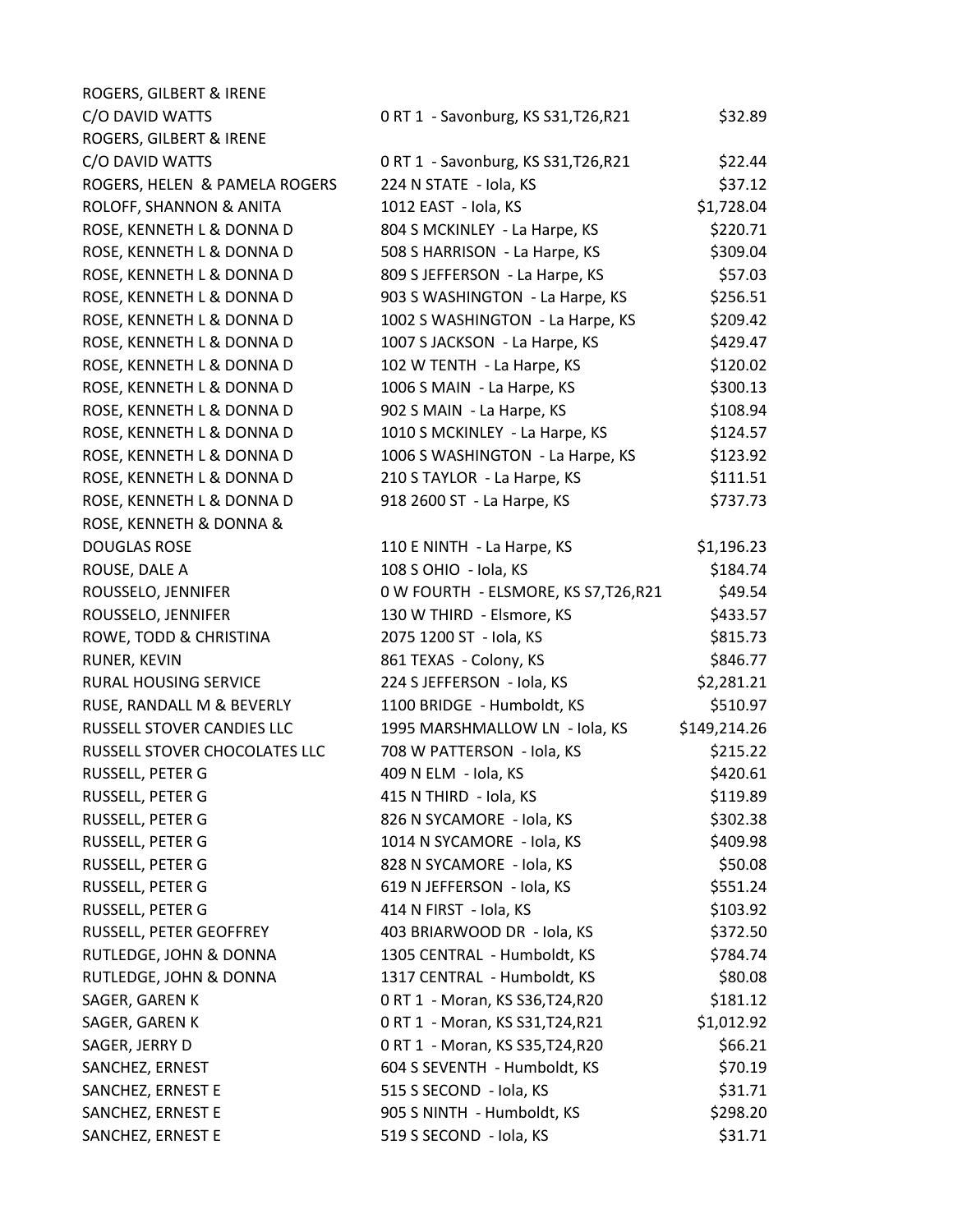| SANCHEZ, SANTIAGO & RITA        | 617 S SECOND - Humboldt, KS      | \$663.50   |
|---------------------------------|----------------------------------|------------|
| SAYLES, BEVERLY & CHASITY CRAFT | 316 W CHURCH - Moran, KS         | \$284.67   |
| SCHENCK, MELISSA                | 924 SOUTH - Iola, KS 66749       | \$426.50   |
| SCHENCK, MELISSA                | 308 N THIRD - Iola, KS           | \$439.46   |
| SCHOONOVER, EDWARD              |                                  |            |
| C/O SONYA BARRIGER              | 404 S FIFTH - Humboldt, KS       | \$618.31   |
| <b>SCOTT, JACQUELINE J</b>      | 501 S SECOND - Iola, KS          | \$83.59    |
| <b>SCOTT, JACQUELINE J</b>      | 1404 S WASHINGTON - La Harpe, KS | \$152.55   |
| <b>SCOTT, JACQUELINE J</b>      | 1407 S BROADWAY - La Harpe, KS   | \$369.60   |
| SCOTT, JACQUELINE JO            | 319 E IRWIN - Iola, KS           | \$382.62   |
| SCOTT, JACQUELINE JO            | 321 E IRWIN - Iola, KS           | \$31.41    |
| SCOTT, MARK A & WANDA R         | 309 E TENTH - La Harpe, KS       | \$256.93   |
| SELECT PORTFOLIO SERVICING LLC  |                                  |            |
| C/O ALLEN COUNTY TREASURER      | 515 S BUCKEYE - Iola, KS         | \$425.58   |
| SELLMAN, DARREN & MONICA        | 2100 NEBRASKA - Iola, KS         | \$935.89   |
| SELLMAN, DARREN & ANGELA DAWN   | 0 RT 3 - Gas, KS S32, T24, R19   | \$181.66   |
| SHACKLEFORD, RUBY STUBBS        |                                  |            |
| & THOMAS STUBBS                 | 419 S JEFFERSON - La Harpe, KS   | \$720.34   |
| SHAFER, RALPH C                 | 308 N SYCAMORE - Iola, KS        | \$406.38   |
| SHAFER, RALPH C                 | 312 N SYCAMORE - Iola, KS        | \$49.66    |
| SHAFER, RALPH CHARLES           | 302 N SYCAMORE - Iola, KS        | \$595.74   |
| SHELLEY, JASON &                |                                  |            |
| STEPHANIE PEBLEY                | 201 N FIRST - Iola, KS           | \$1,357.35 |
| SHERRILL, MAXINE D              | 919 N JEFFERSON - Iola, KS       | \$1,281.76 |
| SHIFFLETT, CAMERON & LYSLIE     | 1001 DEWITT - Iola, KS           | \$1,454.77 |
| SHORES, KEITH                   | 1268 400 ST - Iola, KS           | \$69.24    |
| SHRUM, SUSAN C                  | 432 S FOURTH - Iola, KS          | \$673.10   |
| SHULTZ, JOHN JR & MARILYN SUE   | 703 S WASHINGTON - Iola, KS      | \$468.60   |
| SIGG, SHARON                    | 731 S KENTUCKY - Iola, KS        | \$671.16   |
| SINCLAIR, ARTIE                 | 1421 E NEOSHO - Iola, KS         | \$508.82   |
| SINCLAIR, ARTIE RAY             | 310 S VERMONT - Iola, KS         | \$32.99    |
| SMAIL, RONALD & DEBORAH         | 845 N JEFFERSON - Iola, KS       | \$523.66   |
| SMITH, BARBARA                  | 321 N CHESTNUT - Iola, KS        | \$363.40   |
| SMITH, BARNEY & ROSEMARY        |                                  |            |
| C/O CARL SEELEY                 | 18 N THIRD - Iola, KS            | \$797.68   |
| SMITH, DONALD LEON              | 320 S SECOND - Iola, KS          | \$397.61   |
| SMITH, DONALD LEON              | 413 S COLBORN - Iola, KS         | \$684.39   |
| SMITH, DONALD LEON              | 121 S OAK - Iola, KS             | \$908.68   |
| SMITH, JAMES M                  | 521 N ELEVENTH - Humboldt, KS    | \$672.23   |
| SMITH, JAMES M                  | 524 NORTH - Iola, KS             | \$47.34    |
| SMITH, JULIE A                  | 1515 EAST - Iola, KS             | \$1,634.34 |
| SMITH, JULIE A                  | 3741 US HWY 54 - Moran, KS       | \$610.29   |
| SMITH, MELVIN & ELVA DEAN       |                                  |            |
| C/O MICHAEL OSWALD              | 402 N MCRAE - GAS, KS            | \$1,674.02 |
| SMITH, ROCKY &                  |                                  |            |
| ALEXANDRIA KING SMITH           | 1004 S WASHINGTON - La Harpe, KS | \$671.33   |
| SMOOT, MATTHEW & MANDY          | 1023 SYCAMORE - Humboldt, KS     | \$1,912.18 |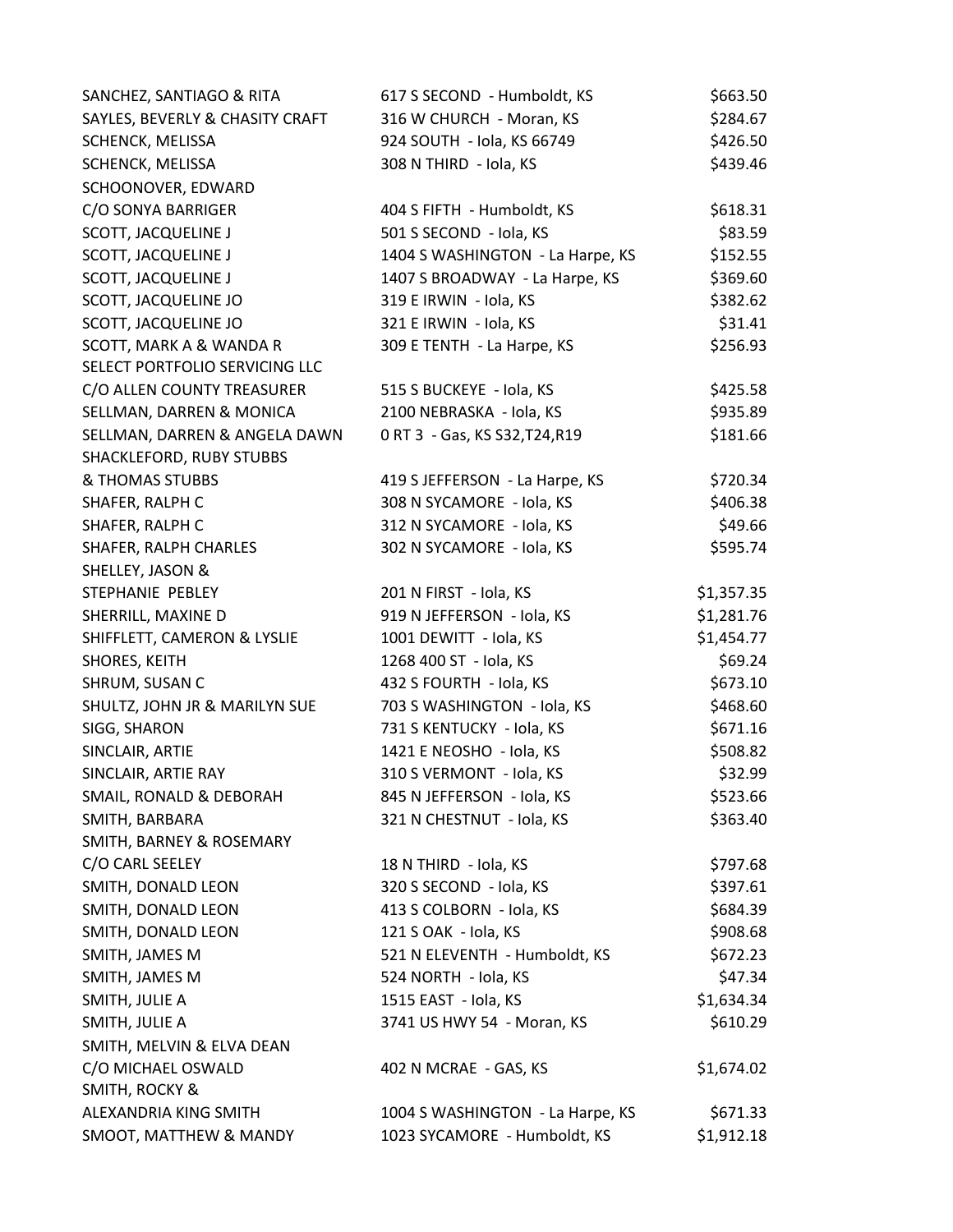| SNEED, MICAH & GRETCHEN         | 118 N CRAWFORD - Gas, KS                 | \$212.87   |
|---------------------------------|------------------------------------------|------------|
| SNEED, MICAH & GRETCHEN         | 604 W FIRST - Gas, KS                    | \$1,877.64 |
| SOMMER, MICHAEL & CHRISTINE     | 2010 4000 ST - Kincaid, KS               | \$40.16    |
| SOMMER, MICHAEL & CHRISTINE     | 0 RT 1 - Kincaid, KS S23, T23, R20       | \$23.54    |
| SOMMER, MICHAEL & CHRISTINE     | 0 RT 1 - Kincaid, KS S23, T23, R20       | \$35.25    |
| SOMMER, MICHAEL & CHRISTINE     | 0 RT 1 - Kincaid, KS S23, T23, R20       | \$29.33    |
| SPENCER, TROY N                 | 306 N WALL - Gas, KS                     | \$1,429.74 |
| SPENCER, TROY N                 | 523 S MAIN - La Harpe, KS                | \$510.05   |
| SPIELMAN, ROBYN                 | 607 N CHESTNUT - Iola, KS                | \$846.64   |
| SPRINGEMAN, MICHAEL & SUSAN     | 808 N CHESTNUT - Iola, KS                | \$83.21    |
| STAHL, TRACI L                  | 104 W SIXTH - La Harpe, KS               | \$2,238.16 |
| STANFORD, MYRON                 | 606 SCOTT - Iola, KS                     | \$173.88   |
| STANFORD, MYRON & LENORA        | 620 SCOTT - Iola, KS                     | \$710.96   |
| STEAN, MARK                     | 302 S CHESTNUT - Iola, KS                | \$262.00   |
| <b>STECK, FRANCENE</b>          | 519 S. JEFFERSON- Iola, KS               | \$155.06   |
| STEELE, JERRY                   | 401 PINE - Humboldt, KS                  | \$1,065.08 |
| STEELE, JERRY L                 | 25 E CALHOUN - Iola, KS                  | \$39.94    |
| STEPHENS, DAVID & CAROLYN       | 1123 MULBERRY - Humboldt, KS             | \$214.47   |
| STEWART, BLAKE & KELCIE MATHEWS | 502 S JACKSON - La Harpe, KS             | \$364.78   |
| STIFFLER, JUSTIN & MISTY        | 323 N OSBORN - Gas, KS                   | \$795.74   |
| STIFFLER, JUSTIN & MISTY        | 324 N OSBORN - Gas, KS                   | \$61.52    |
| STOCKEBRAND, ADAM C             | 209 S THIRD - Iola, KS                   | \$151.26   |
| STOUT, GARY L & LEAH G          | 222 S OAK - Iola, KS                     | \$2,384.07 |
| STOUT, MILDRED                  |                                          |            |
| C/O EARL CROLEY                 | 220 N COLBORN - Iola, KS                 | \$743.46   |
| STRICKLER, ELDON                | 2600 WEST VIRGINIA - Colony, KS          | \$889.56   |
| STRICKLER, ELDON                | 0 RT 1 - Colony, KS S23, T23, R19        | \$296.37   |
| STRICKLER, ELDON                | 0 RT 1 - Colony, KS S22, T23, R19        | \$98.29    |
| STRICKLER, ELDON                | 0 RT 1 - Colony, KS S21, T23, R19        | \$767.05   |
| STRICKLER, ELDON                | 1406 EAST - Iola, KS                     | \$1,934.80 |
| STRICKLER, ELDON                | 0 RT 1 - Colony, KS S22, T23, R19        | \$173.31   |
| STRICKLER, ELDON                | 0 RT 1 - Colony, KS S20, T23, R19        | \$23.85    |
| STRICKLER, ELDON                | 0 RT 1 - Colony, KS S22, T23, R19        | \$817.00   |
| STRICKLER, ELDON                | 0 RT 1 - Colony, KS S22, T23, R19        | \$252.39   |
| STRICKLER, ELDON                | 0 RT 1 - Colony, KS S20, T23, R19        | \$699.72   |
| STRICKLER, ELDON                | WEST VIRGINIA - Colony, KS S23, T23, R19 | \$1,179.69 |
| STRUBHART, JOHN                 |                                          |            |
| C/O JIM STRUBHART               | 0 RT 2 - Humboldt, KS S36, T26, R18      | \$638.95   |
| STUART, JENNIFER                |                                          |            |
| C/O JENNIFER CHAMBERS           | 709 CENTRAL - Humboldt, KS               | \$1,103.76 |
| SUMNER, IVA L                   | 504 N MAIN - Elsmore, KS                 | \$60.04    |
| SWEARENGIN, SHEILA              | 108 E MAIN - Savonburg, KS               | \$55.32    |
| TATE, STACEY                    |                                          |            |
| C/O MICHAEL JOHNSON             | 615 N SYCAMORE - Iola, KS                | \$49.66    |
| TATE, STACEY                    |                                          |            |
| C/O MICHAEL JOHNSON             | 427 N CEDAR - Moran, KS                  | \$113.16   |
|                                 |                                          |            |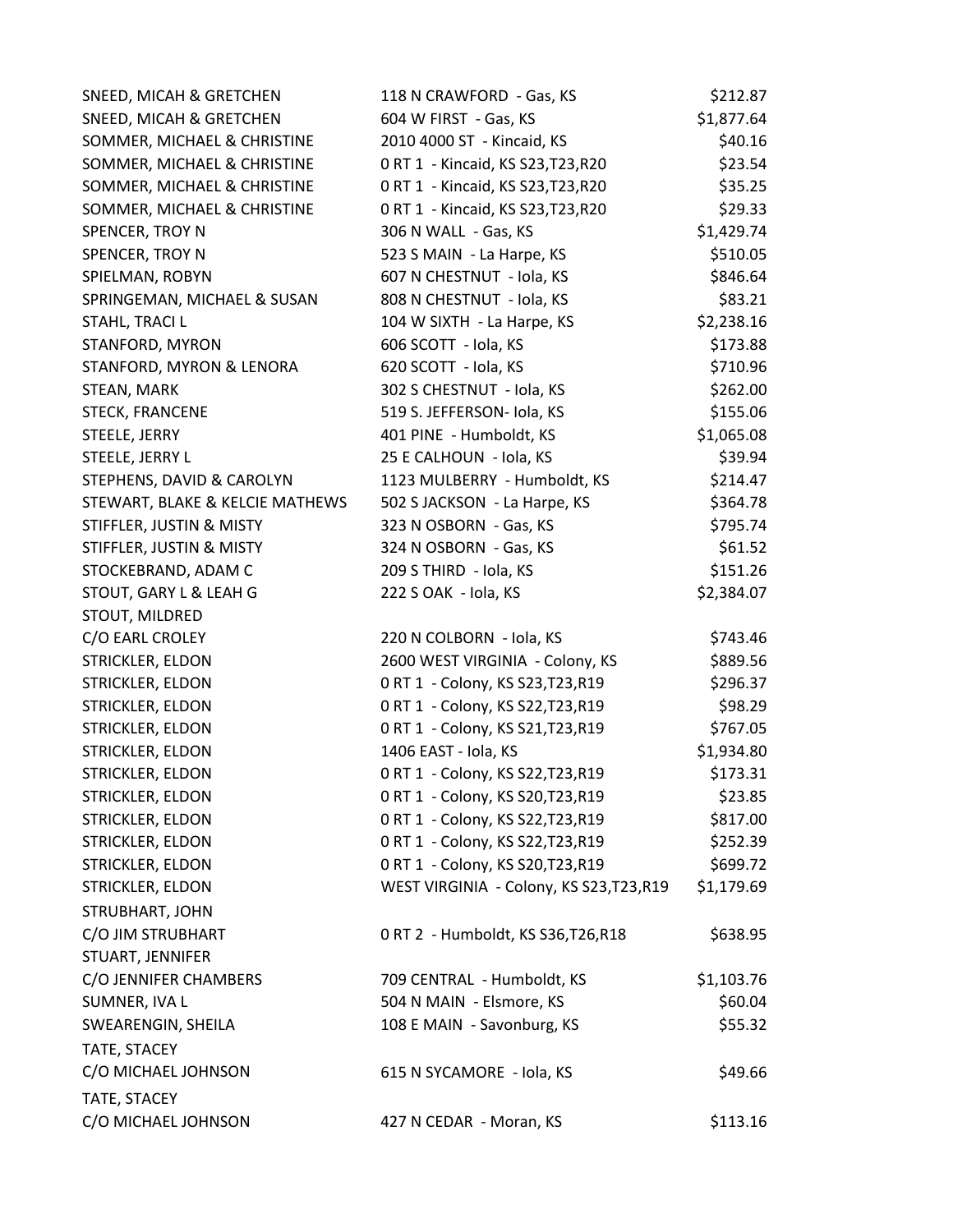| TATE, STACEY ETAL                   |                                      |            |
|-------------------------------------|--------------------------------------|------------|
| C/O MICHAEL TODD JOHNSON            | 617 N SYCAMORE - Iola, KS            | \$49.66    |
| TATMAN, DON & KAYE                  | 305 KANSAS DR - Iola, KS             | \$909.52   |
| <b>TAYLOR, THOMAS &amp; COLLEEN</b> | 1206 N BUCKEYE - Iola, KS            | \$228.64   |
| TEMMING, JEFFREY                    | 0 RT 1 - Humboldt, KS S14, T25, R17  | \$518.88   |
| TEMMING, JEFFREY                    | 0 RT 1 - Humboldt, KS S14, T25, R17  | \$182.50   |
| TEMMING, JEFFREY                    | 445 400 ST - Humboldt, KS            | \$625.89   |
| THOMAS, APRIL JILL                  | 810 E GARFIELD - Iola, KS            | \$1,923.01 |
| THOMAS, CORIN                       | 210 N CHESTNUT - Iola, KS            | \$206.52   |
| THOMAS, CORIN                       | 208 N CHESTNUT - Iola, KS            | \$225.94   |
| THOMPSON, TRACY                     | 4270 MINNESOTA - Moran, KS           | \$1,176.81 |
| THOMPSON, VICKEY                    | 1221 CENTRAL - Humboldt, KS          | \$717.22   |
| THRASH, ANGELA K                    | 530 S FOURTH - Iola, KS              | \$45.64    |
| TICE, LISA D                        | 402 S HARRISON - La Harpe, KS        | \$258.04   |
| TILLOTSON, LORI                     | 0 RT 1 - Kincaid, KS S23, T23, R20   | \$224.86   |
| TILLOTSON, LORI                     | 2081 3800 ST - Kincaid, KS           | \$495.96   |
| TILLOTSON, TRAVIS                   | 75 FIRST Mildred - KS                | \$44.81    |
| TILLOTSON, TRAVIS & LORI            | 0 RT 1 - Kincaid, KS S23, T23, R20   | \$188.43   |
| TILLOTSON, TRAVIS & LORI            | 0 RT 1 - Kincaid, KS S23, T23, R20   | \$188.43   |
| TISDALE, NOLAN & AMBER              | 0 RT 1 - La Harpe, KS S35, T24, R19  | \$79.64    |
| TISDALE, NOLAN & AMBER              | 0 RT 1 - La Harpe, KS S35, T24, R19  | \$79.64    |
| TISDALE, NOLAN & AMBER              | 0 RT 1 - La Harpe, KS S35, T24, R19  | \$79.64    |
| TISDALE, NOLAN & AMBER              | 0 RT 1 - La Harpe, KS S35, T24, R19  | \$79.64    |
| TISDALE, NOLAN & AMBER              | 0 RT 1 - La Harpe, KS S35, T24, R19  | \$79.64    |
| TISDALE, NOLAN & AMBER              | 1105 S MAIN - La Harpe, KS           | \$155.81   |
| TISDALE, NOLAN & AMBER              | 0 RT 1 - La Harpe, KS S35, T24, R19  | \$79.64    |
| TISDALE, NOLAN & AMBER              | 0 RT 1 - La Harpe, KS S35, T24, R19  | \$79.64    |
| TISDALE, NOLAN & AMBER              | 0 RT 1 - La Harpe, KS S35, T24, R19  | \$79.64    |
| TISDALE, NOLAN & AMBER              | 0 RT 1 - La Harpe, KS S35, T24, R19  | \$128.67   |
| TISDALE, NOLAN & AMBER              | 0 RT 1 - La Harpe, KS S35, T24, R19  | \$79.64    |
| TISDALE, NOLAN & AMBER              | 0 RT 1 - La Harpe, KS S35, T24, R19  | \$79.64    |
| TISDALE, NOLAN & AMBER              | 0 RT 1 - La Harpe, KS S35, T24, R19  | \$79.64    |
| TISDALE, NOLAN & AMBER              | 0 RT 1 - La Harpe, KS S35, T24, R19  | \$79.64    |
| TISDALE, NOLAN & AMBER              | 0 RT 1 - La Harpe, KS S35, T24, R19  | \$79.64    |
| TISDALE, NOLAN & AMBER              | 1007 S LINCOLN - La Harpe, KS        | \$75.96    |
| TODD, CRYSTAL & TRAVIS              | 1224 NEW YORK - Humboldt, KS         | \$199.09   |
| TODD, CRYSTAL & TRAVIS              | 1216 NEW YORK - Humboldt, KS         | \$77.09    |
| TOMLINSON, VALERIE J                | 0 RT 1 - Savonburg, KS S31, T26, R21 | \$23.26    |
| TOMLINSON, VALERIE J &              |                                      |            |
| <b>TANYA GUNDERSON</b>              | 314 W MAIN - Savonburg, KS           | \$113.26   |
| TOWNSEND, CHARLOTTE B ETAL          | 690 HAWAII - Humboldt, KS            | \$916.19   |
| TOWNSEND, CHARLOTTE B ETAL          | 0 RT 1 - Humboldt, KS S30, T25, R18  | \$2,228.19 |
| TOWNSEND, CHARLOTTE B ETAL          | 0 RT 1 - Humboldt, KS S30, T25, R18  | \$272.71   |
| TOWNSEND, CHARLOTTE B ETAL          | 0 RT 1 - Humboldt, KS S31, T25, R18  | \$21.57    |
| TRABUC, HENRY J                     |                                      |            |
| C/O KENNY STEWART                   |                                      |            |
|                                     | 4551 WYOMING - Kincaid, KS           | \$884.27   |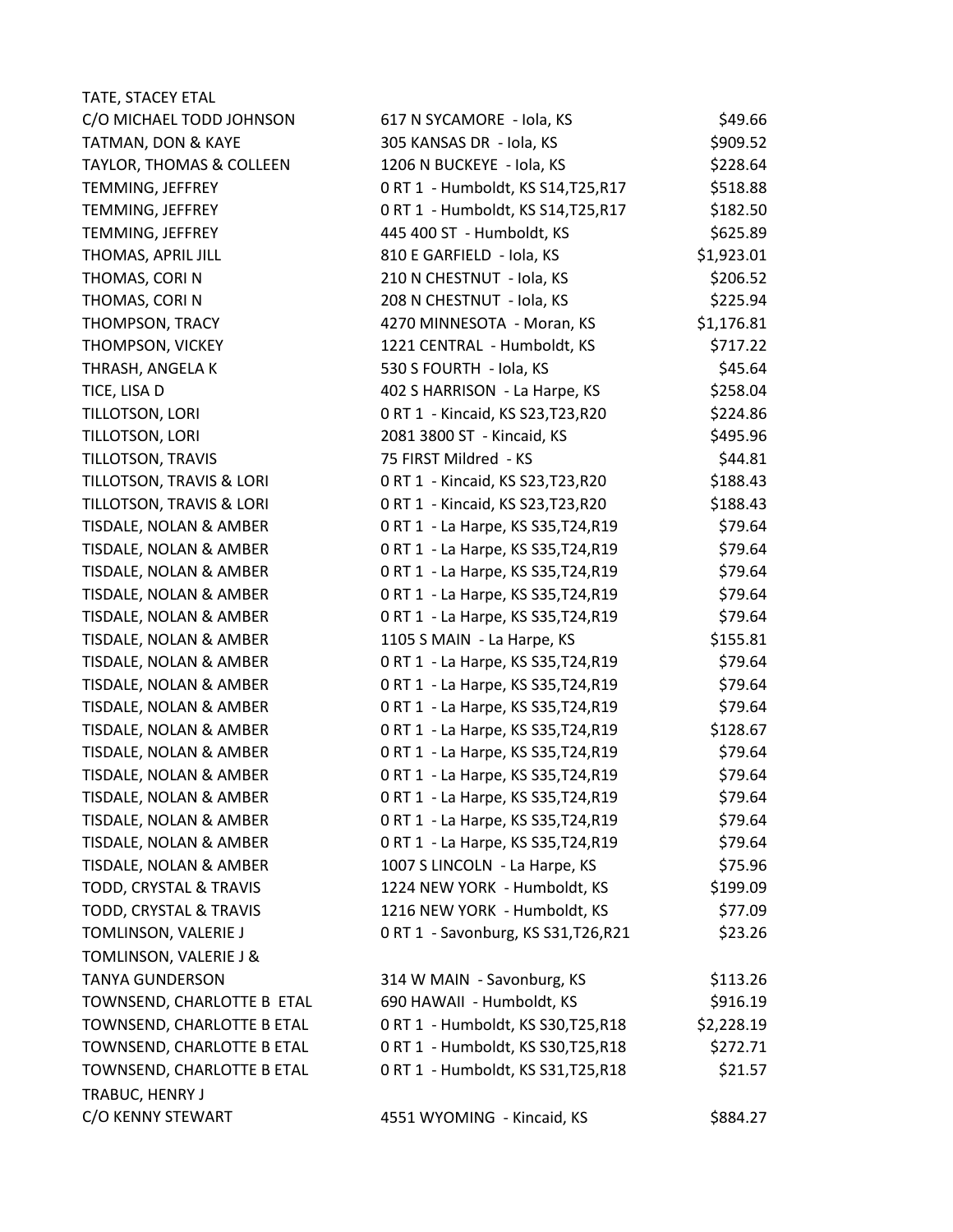| TRABUE, O C                              |                                    |            |
|------------------------------------------|------------------------------------|------------|
| C/O ALLEN COUNTY                         | 0 RT 2 - Chanute, KS S29, T26, R18 | \$20.02    |
| TREMBLY, JOHN                            | 411 N OAK - Iola, KS               | \$949.19   |
| TRESTER, CHLOE                           | 306 PECAN - Humboldt, KS           | \$662.57   |
| TRESTER, CRAIG ET ANO                    | 201 W EIGHTEENTH - La Harpe, KS    | \$100.37   |
| TRESTER, CRAIG ET ANO                    | 1412 S MAIN - La Harpe, KS         | \$512.37   |
| TRESTER, JERRY & JANICE                  | 1286 2200 ST - Gas, KS             | \$865.61   |
| TRESTER, JERRY & JANICE                  | 501 S CHESTNUT - Iola, KS          | \$449.52   |
| TRESTER, RICK                            | 0 RT 1 - Moran, KS S36, T24, R20   | \$64.22    |
| TRESTER, RICK                            | 110 S COTTONWOOD - Moran, KS       | \$209.32   |
| TRESTER, RICK                            | 0 RT 1 - Moran, KS S36, T24, R20   | \$45.29    |
| TRESTER, SHARON                          | 824 N WALNUT - Iola, KS            | \$258.69   |
| <b>TUCKER, STEVE</b>                     | 1218 CENTRAL - Humboldt, KS        | \$642.80   |
| TULL, DAVID A                            | 1204 NEW YORK - Humboldt, KS       | \$569.85   |
| TURNER, HAROLD & GLENDA                  |                                    |            |
| C/O JEREMY SMITH                         | 507 NORTH - Iola, KS               | \$957.64   |
| TYLER, GLEN L                            | 205 W FIRST - Moran, KS            | \$238.45   |
| <b>USD 257</b>                           | 416 E JACKSON - Iola, KS           | \$51.98    |
| <b>USD 257 IOLA</b>                      | 422 EAST - Iola, KS                | \$20.57    |
| VALENTINE, CHRISTOPHER                   | 0 ELM - Humboldt, KS S3, T26, R18  | \$80.58    |
| VALENTINE, CHRISTOPHER                   | 1515 ELM - Humboldt, KS            | \$541.66   |
| <b>VALENTINE, ROYCE</b>                  | 415 N ELM - Iola, KS               | \$124.47   |
| VAN DAM, DOUGLAS &                       |                                    |            |
| <b>MARTIN LAMMY</b>                      | 502 S HARRISON - La Harpe, KS      | \$37.74    |
| VANDERMAN, KENNETH H                     | 0 RT 2 - Colony, KS S25, T23, R17  | \$22.52    |
| VANDERMAN, VALEREEN                      | 0 RT 2 - Colony, KS S25, T23, R21  | \$29.94    |
| VANDERMAN, VALEREEN                      | 500 VIRGINIA - Colony, KS          | \$68.93    |
| VANDERMAN, VALEREEN                      | 474 WEST ST - Colony, KS           | \$910.14   |
| VANDERMAN, VALEREEN                      | 0 RT 2 - Colony, KS S25, T23, R17  | \$44.89    |
| VANDERMAN, VALEREEN                      | 524 VIRGINIA - Colony, KS          | \$28.87    |
| VANDERMAN, VALEREEN                      | 0 RT 2 - Colony, KS S25, T23, R17  | \$29.76    |
| VANDERMAN, VALEREEN                      | 0 RT 2 - Colony, KS S25, T23, R17  | \$46.48    |
| VAUGHN, STEVEN & LINDA                   | 403 N MCRAE - Gas, KS              | \$297.22   |
| VAUGHN, STEVEN & LINDA                   | 413 N MCRAE - GAS, KS              | \$1,277.36 |
| <b>VERDIN, RICHARD J &amp; JOYCE DYE</b> |                                    |            |
| CASEY M & ANGELA M                       | 38 WASHINGTON - Chanute, KS        | \$443.96   |
| VEST, TIMOTHY JR & BRANDI &              |                                    |            |
| <b>TIMOTHY VEST SR</b>                   | 808 S BROADWAY - La Harpe, KS      | \$228.95   |
| VINCENT, WILLIAM                         | 311 N FIRST - Iola, KS             | \$50.92    |
| VINCENT, WILLIAM                         | 309 N FIRST - Iola, KS             | \$90.05    |
| VINCENT, WILLIAM S                       |                                    |            |
| JACQUELINE J SCOTT                       | 402 S FOURTH - Iola, KS            | \$45.64    |
| VOGEL, WADE & LAURA                      | 1281 UTAH - Iola, KS               | \$442.40   |
| VOORHIES, REBECCA L                      | 202 N SIXTH - Humboldt, KS         | \$1,538.00 |
| WAGGONER, MARC & PAMELA                  | 1010 S HARRISON - La Harpe, KS     | \$362.65   |
| WAGNER, EILEEN J                         | 41 FOURTH - Mildred, KS            | \$35.36    |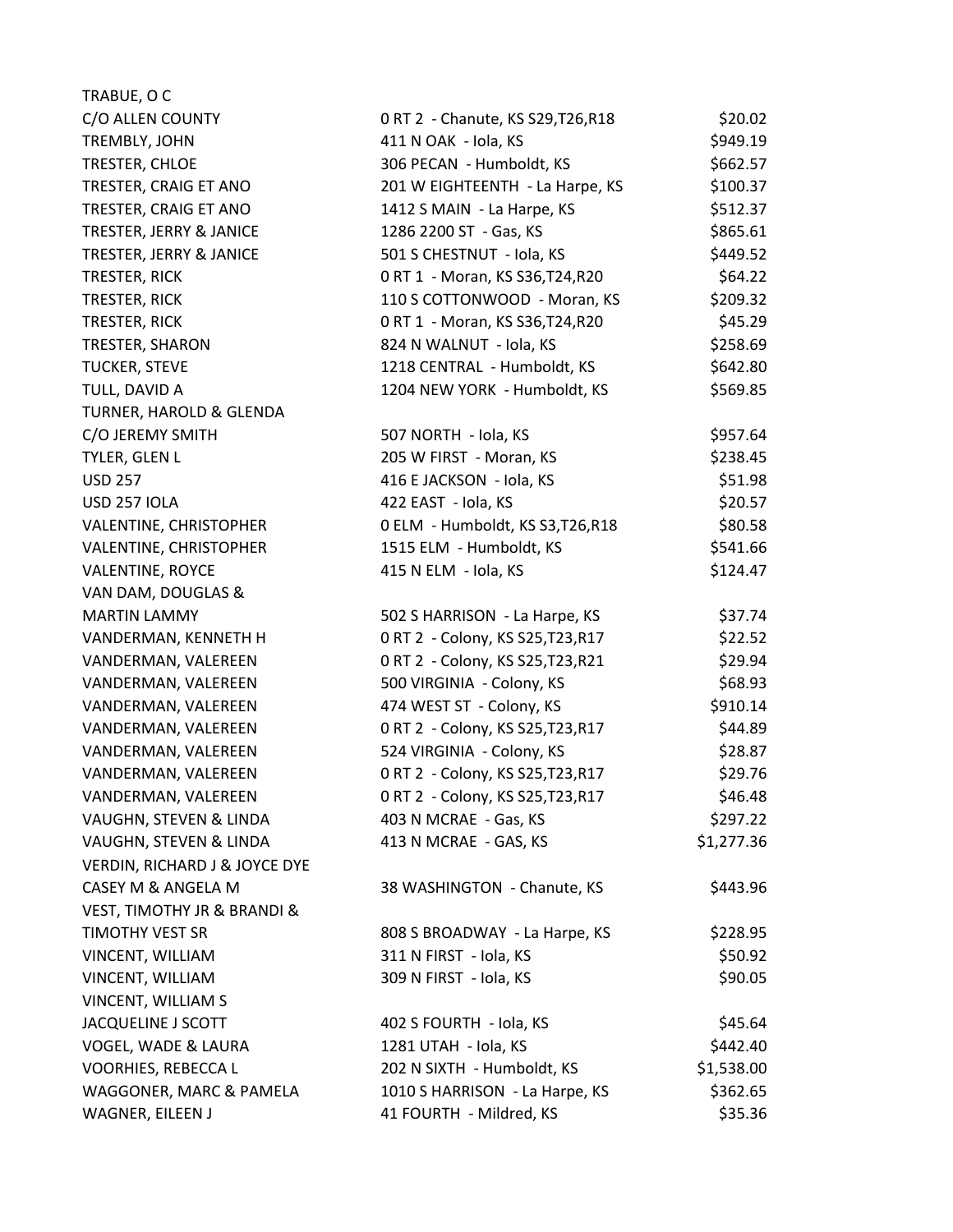| WALDEN, DENNIS L JR & JAMIE M       | 708 CHEROKEE - Humboldt, KS         | \$60.54    |
|-------------------------------------|-------------------------------------|------------|
| WALLACE, KENNETH D                  | 1295 1900 ST - Iola, KS             | \$201.09   |
| WARD, KATHLEEN                      |                                     |            |
| C/O KIM LONGPINE                    | 0 RT 1 - Moran, KS S27, T25, R21    | \$252.50   |
| WARD, KATHLEEN                      |                                     |            |
| C/O KIM LONGPINE                    | 3660 OREGON - Moran, KS             | \$2,549.17 |
| WARE, DANIEL JR & DANIEL WARE III   | 716 N WALNUT - Iola, KS             | \$587.33   |
| WATTS, HOPE RENAE                   | 416 N CHESTNUT - Iola, KS           | \$216.47   |
| WEIDE, ANDREW G                     | 1303 2200 ST - Iola, KS             | \$2,048.35 |
| WEIDE, SARAH R                      | 502 S THIRD - Iola, KS              | \$31.71    |
| WEIDE, SARAH R                      | 512 S THIRD - Iola, KS              | \$600.18   |
| WEILAND, CURTIS & SHARON            | 35 MONROE - Chanute, KS             | \$856.01   |
| WEILAND, CURTIS & SHARON            | 16 THIRD - Chanute, KS              | \$349.10   |
| <b>WEILAND, CURTIS &amp; SHARON</b> | 19 W GARFIELD - Iola, KS            | \$1,560.62 |
| WEILAND, RICK L                     | 720 E BROADWAY - Iola, KS           | \$304.80   |
| WHEAT, THOMAS D                     | 420 S WASHINGTON - Iola, KS         | \$257.70   |
| WHITE, ROBERT                       | 611 N OAK - Iola, KS                | \$87.78    |
| WHITNEY, STEPHEN                    |                                     |            |
| C/O THADDEUS WHITNEY                | 1007 S HARRISON - La Harpe, KS      | \$245.87   |
| WILES, DONALD JR & FRANCES ETAL     | 317 S BUCKEYE - Iola, KS            | \$818.59   |
| WILLIS GAS CO                       |                                     |            |
| C/O DAKOTA PRODUCTION CO INC        | 0 RT 1 - Humboldt, KS S35, T25, R17 | \$55.89    |
| WILSON, JASON & TABITHA             | 618 SOUTH - Iola, KS                | \$44.68    |
| WILSON, JASON & TABITHA             | 320 N FOURTH - Humboldt, KS         | \$139.81   |
| WILSON, JASON & TABITHA             | 423 S COTTONWOOD - Iola, KS         | \$93.34    |
| WILSON, MELINDA &                   |                                     |            |
| <b>MARK MCCULLOUGH</b>              | 1012 S WASHINGTON - La Harpe, KS    | \$434.01   |
| WILSON, SHIRLEY M                   | 303 S STATE - Iola, KS              | \$617.92   |
| WILSON, TABITHA                     | 617 N THIRD - Iola, KS              | \$555.96   |
| WILSON, THOMAS ETAL                 | 0 RT 1 - La Harpe, KS S35, T24, R19 | \$82.72    |
| WOODS, LORI M &                     |                                     |            |
| JEFFREY L CLEMENTS                  | 1004 CHEROKEE - Humboldt, KS        | \$857.20   |
| WRIGHT, JOYCE                       | 424 N COTTONWOOD - Iola, KS         | \$1,042.90 |
| WRIGHT, KENNETH P                   | 505 W PARK - Iola, KS               | \$414.72   |
| WRIGHT, PATRICIA                    |                                     |            |
| C/O SUSAN SHRUM                     | 1003 S BROADWAY - La Harpe, KS      | \$200.75   |
| WRIGHT, ROBERT & KATHRYN            | 712 S WALNUT - Iola, KS             | \$781.71   |
| <b>WRIGHT, ROBERT &amp; KATHRYN</b> | 615 SOUTH - Iola, KS                | \$674.80   |
| YOCHAM, JEFFERY J                   | 1003 W HICKORY - Gas, KS            | \$545.81   |
| YOKUM, NEAL                         | 1736 IDAHO - Humboldt, KS           | \$441.22   |
| YOUNG, LINDA ETAL                   | 815 N BUCKEYE - Iola, KS            | \$290.61   |
| YOUNG, LINDA ETAL                   | 620 S CHESTNUT - Iola, KS           | \$70.67    |
| YOUNG, LINDA ETAL                   | 923 SOUTH - Iola, KS                | \$71.19    |
| YOUNG, LINDA ETAL                   | 800 S WASHINGTON - Iola, KS         | \$37.01    |
| YOUNG, LINDA ETAL                   | 903 S WASHINGTON - Iola, KS         | \$433.36   |
| YOUNG, LINDA ETAL                   | 620 N SYCAMORE - Iola, KS           | \$603.15   |